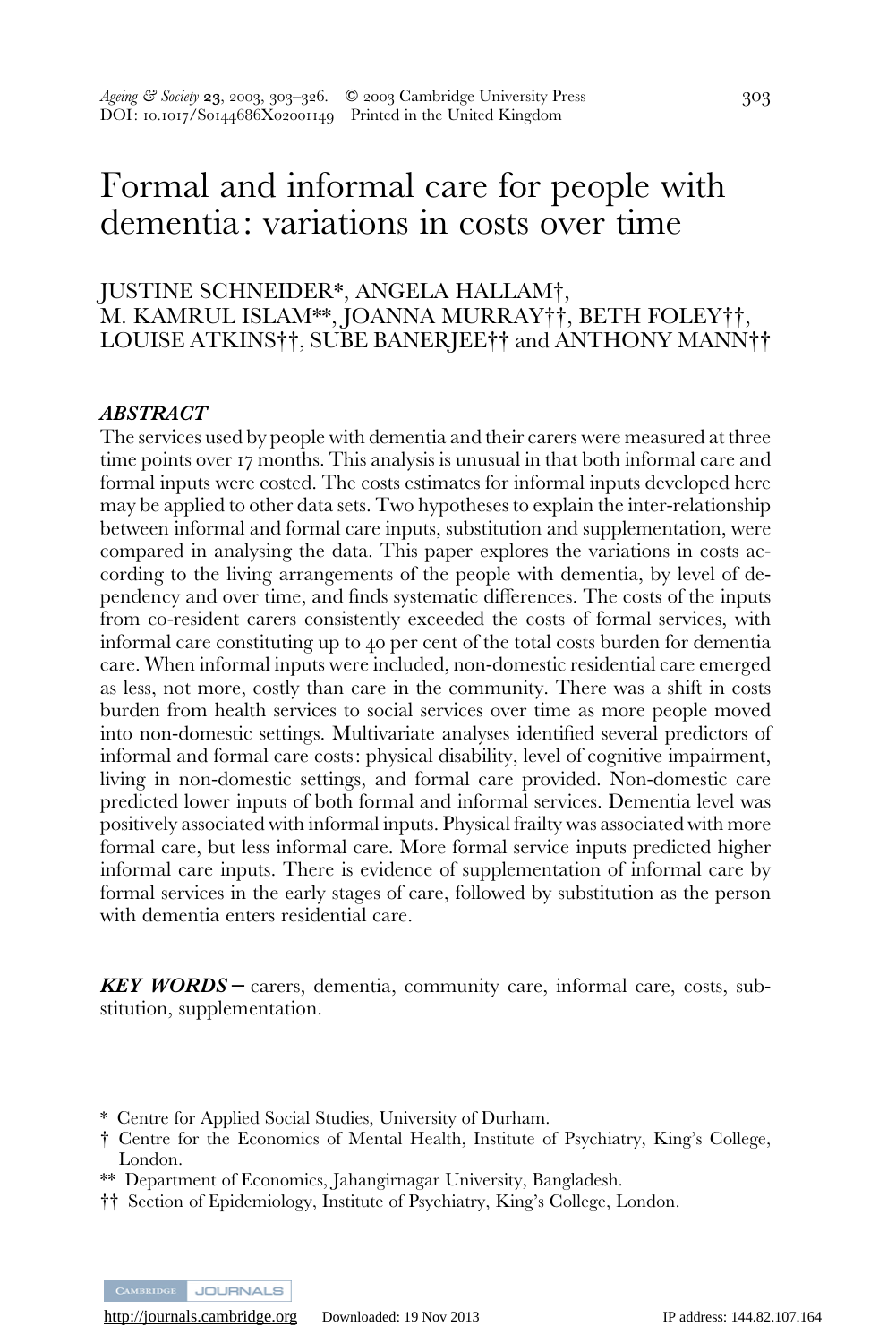#### Background

There is wide recognition in the western world of the need to plan for the growing number of older people who will require health or social care. The expected growth in demand for care is attributed largely to people surviving longer. In addition, the principles of 'community care' – enabling people to remain in their own homes for as long as possible or as long as they wish to do so – present complex challenges for planners, providers and carers. These challenges include questions about the ethics, the effectiveness and the costs of supporting elderly people who need care. Added to these challenges are policy-related questions about the respective responsibility of individuals, families and the state in providing care, or in paying for it.

Considerable intellectual power has already been brought to bear on these issues. In the United Kingdom, these include a Royal Commission on Long Term Care for the Elderly (Department of Health 1999) and the response to this report within the National Health Service Plan (Department of Health 2000). These two documents provide a useful anchor point for the data reported here. One of the Royal Commission's recommendations was that the government should ascertain precisely how much money is spent on supporting people in their own homes and in residential care. The government's response to this recommendation is that there is a need to 'get the right incentives in the system to promote older people's independence and to provide care closer to home', and that, in this regard, the promotion of 'intermediate care' is seen as a positive step (Department of Health 2000). Clearly, the calculation of precise costs for all support for older people would be a gargantuan task. However, without such information, it is impossible to estimate the cost effectiveness of intermediate care or any alternative provision.

The data presented here represent one attempt to measure all the costs of caring for a particular group of older people, those with dementia who have informal carers. In doing so, we are focusing on a particularly complex area within the arena of care for older people. Dementia is a progressive and terminal condition. Despite the recent introduction of anti-dementia medication, there remains little that can be done medically to ameliorate an individual patient's disease, although there are some clinical, social and behavioural interventions that may help at times. For carers looking after people with dementia, there is extensive evidence that the experience can be detrimental, both physically and psychologically (O'Rouke and Tuokko 2000). It may also have a negative financial impact. While a systematic review of the effectiveness of interventions for carers found few studies that could be subjected to meta-analysis (Thompson and Spilsbury 1998),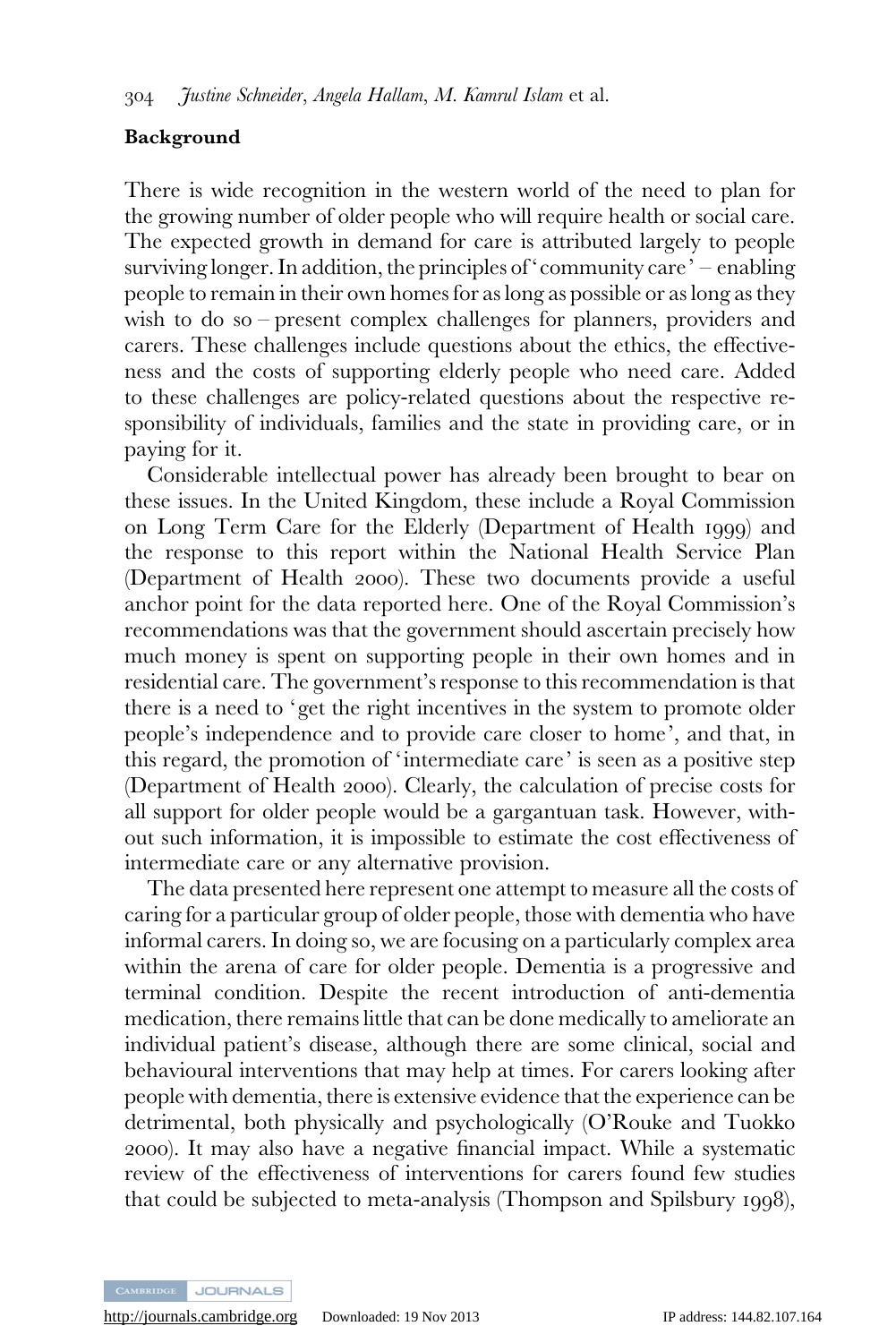there is some evidence of interventions that benefit carers, such as counselling for the carers themselves (Mittelman et al. 1993) and health or personal care for the person with dementia (Bass et al. 1996). Day care and/or sitting have been shown to be associated with people with dementia remaining longer in their own homes (Levin et al. 1994). This is presumably because of the relief given to carers. We need detailed information about who uses which formal services to deploy these most efficaciously. Likewise, in planning long-term care in the community, it is vital to understand and, if possible, to quantify the contribution of informal carers. Only then can we assess the effects that formal services might have in supporting individuals and their carers, and how much these services cost. This paper does not address questions of effectiveness, but rather prepares the ground further for studying interventions to support carers.

#### Theoretical perspectives

Lyons and Zarit (1999) review models that seek to explain the interaction between formal and informal support. These include substitution (Greene 1983) and supplementation (Edelman and Perry 1990). The former states that most carers would opt for formal services to take over the caring function, if this were possible. The latter states that formal services are complementary to informal care provided, but in effect do not reduce the informal carer's role. A third explanation of the relationship between formal and informal care is specialisation; the provision of different types of care by formal and informal agents, meaning that each has specific domains of responsibility where the other does not normally operate. None of these accounts addresses the perspectives of the people concerned, their interpersonal relationships or networks of social support, which have been the focus of other theorists reviewed by Lyons and Zarit (1999: 185). We did not collect data in sufficient detail to test the specialisation hypothesis. For our purposes, the hypotheses of substitution and supplementation are a useful adjunct to the analysis of the data presented here. If substitution could be shown to prevail, then, for a given person with dementia, greater involvement by informal carers might be associated with a reduced involvement by health and social services, and vice versa. If, however, the supplementation hypothesis proved a better explanation of the relationship between formal and informal services, then as one increased the other would also do so. Service providers could then predict the likely impact of increasing or decreasing provision, other things being equal.

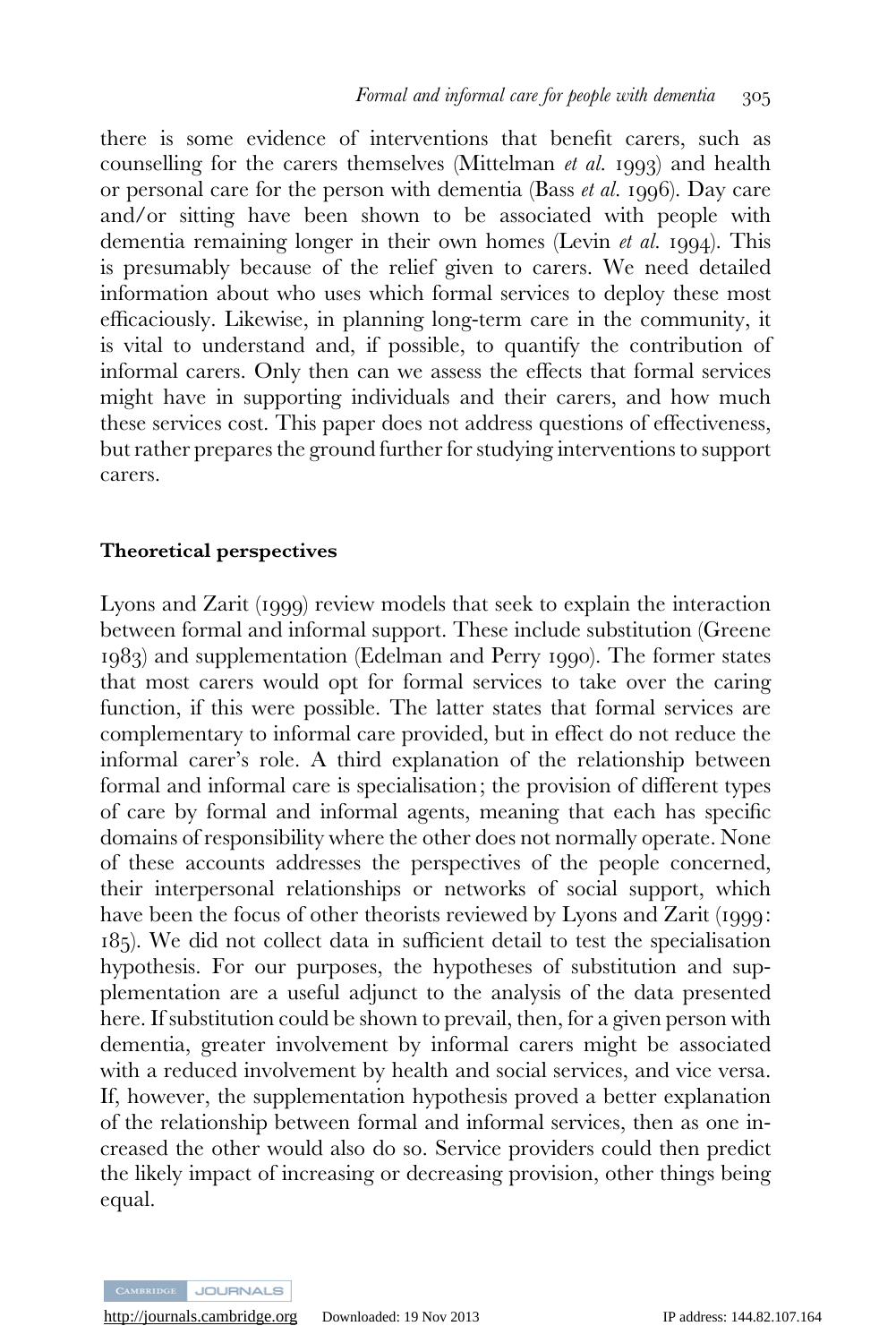# Method

A longitudinal study of 132 people with dementia and their carers living in the community was carried out in south London in 1997–1999. It set out to explore the impact of caring on carers over time, and to measure the service use and comprehensive costs of living in the community for each household. Time 2 was six to nine months after the first interview, and Time 3 was on average 17 months after the first interview. The sample of people with dementia was drawn from caseloads of community-based, psycho-geriatric services. All had a formal diagnosis of moderate to severe dementia, and were known to specialist services. We further selected people who were receiving support from a family member or friend who could be seen as the 'carer'. The criterion for being a carer was spending four hours or more per week with the individual with dementia. A proportion of these people were already living in residential or nursing homes but nevertheless had carers by our definition at the start of the study. The sample achieved was exhaustive of all the carer cared-for person dyads in the clinical caseloads available to us.

Carers were interviewed using, among other instruments, the 'Client Service Receipt Inventory' (Beecham and Knapp 1992), which measures the services consumed, and details of housing sufficient to permit costing; and the 'Caregiver Activity Survey' (CAS) (Davis et al. 1997), which asks carers to estimate the amount of time they spend on six specific activities in relation to the person cared for. The CAS has been found to have test-retest reliability over a three-week period, and to be sensitive to change in levels of dependency in a cohort of 20 people with Alzheimer's disease and their carers over an 18-month period (Marin et al. 2000). Carers whose relative died during the study were retained for the purpose of data collection but here we report the results for the carers whose cared-for person was still alive at each time point.

In relation to the person with dementia the following instruments were used: the 'Activities of Daily Living' (ADL) assessment (Katz et al. 1963), which measures the limits on the activities of the person with dementia, the 'Clinical Dementia Rating Scale' (CDR) (Hughes et al. 1982), and the 'Global Deterioration Scale' (GDS) (Reisberg et al. 1982).

# Approach to data analysis

The data were analysed according to the living arrangements of each person with dementia. This is not only because accommodation makes up a large proportion of most people's costs (Knapp and Beecham 1995), but also because the configuration of services received by individuals in different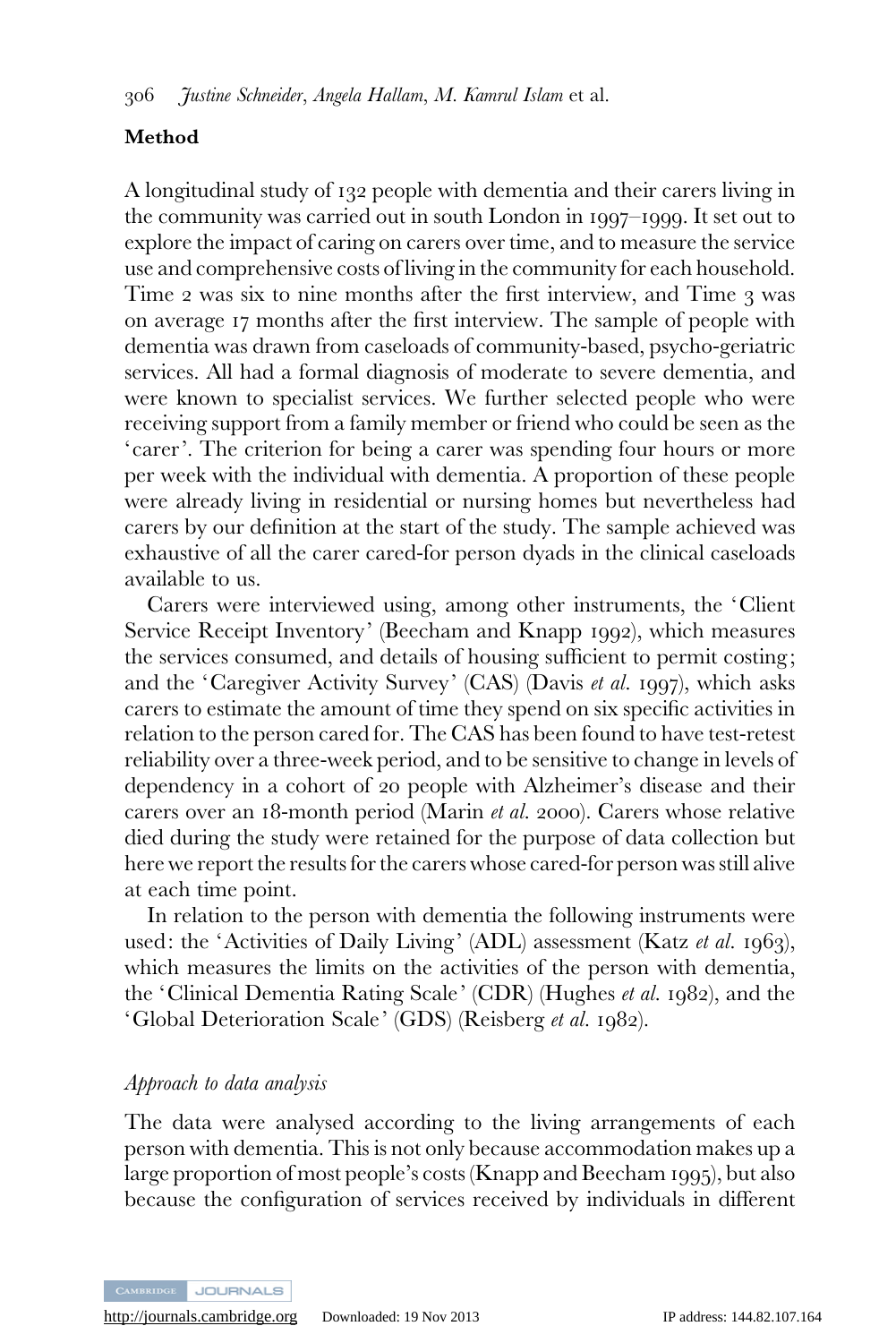living situations was found to differ systematically (Schneider et al. 2002). The categories used here refer to three types of living arrangements; alone, with a carer, and residential or nursing home ('non-domestic') care.<sup>1,2</sup>

#### Costing method

We measured service use at three time points with the 'Client Service Receipt' Inventory (CSRI). The CSRI is a flexible schedule that has been used in many studies. The inventory collects data relating to the subject's (and carer's) accommodation arrangements, income and expenditure, the carer's present or most recent employment, and services used by the subject during the last three months. The service user's medication profile is also collected.

# Informal care costs

The main objective of this study was an examination of the hypothetical cost of providing informal care. This is a complex area where no consensus on methodology exists. For a discussion of the different costs that could be applied to informal care, see Islam (1999). There are two principal health economics approaches to the valuation of carers' time: opportunity cost and market value. In the former, the best alternative use of the carer's time is taken to indicate the value of that time spent in caring. If a carer gives up paid work to care, the lost earnings are estimated. As 121 of the 132 carers in our study were not working, we assumed that the carers were devoting to caring tasks time that would not otherwise be waged, and costed this time following a market value approach.

The market value approach applies a wage rate for paid staff supplying the same service as the carer, such as a nurse, cleaner or companion. This can impute different wage rates for different activities, but it demands detailed information about the carer's activities. Our chosen instrument, the 'Caregiver Activity Survey' (Davis et al. 1997) distinguishes among numerous activities, which have been grouped into three principal forms of caring tasks, or activities of daily living:

- general tasks, such as communicating with the person with dementia, paperwork, household chores, shopping, cooking and eating meals;
- specific tasks, personal care, or providing transport for the person with dementia, and
- supervision, during which time the carer might do something which was not directly part of the care function, such as reading, entertaining visitors or watching television.

CAMBRIDGE JOURNALS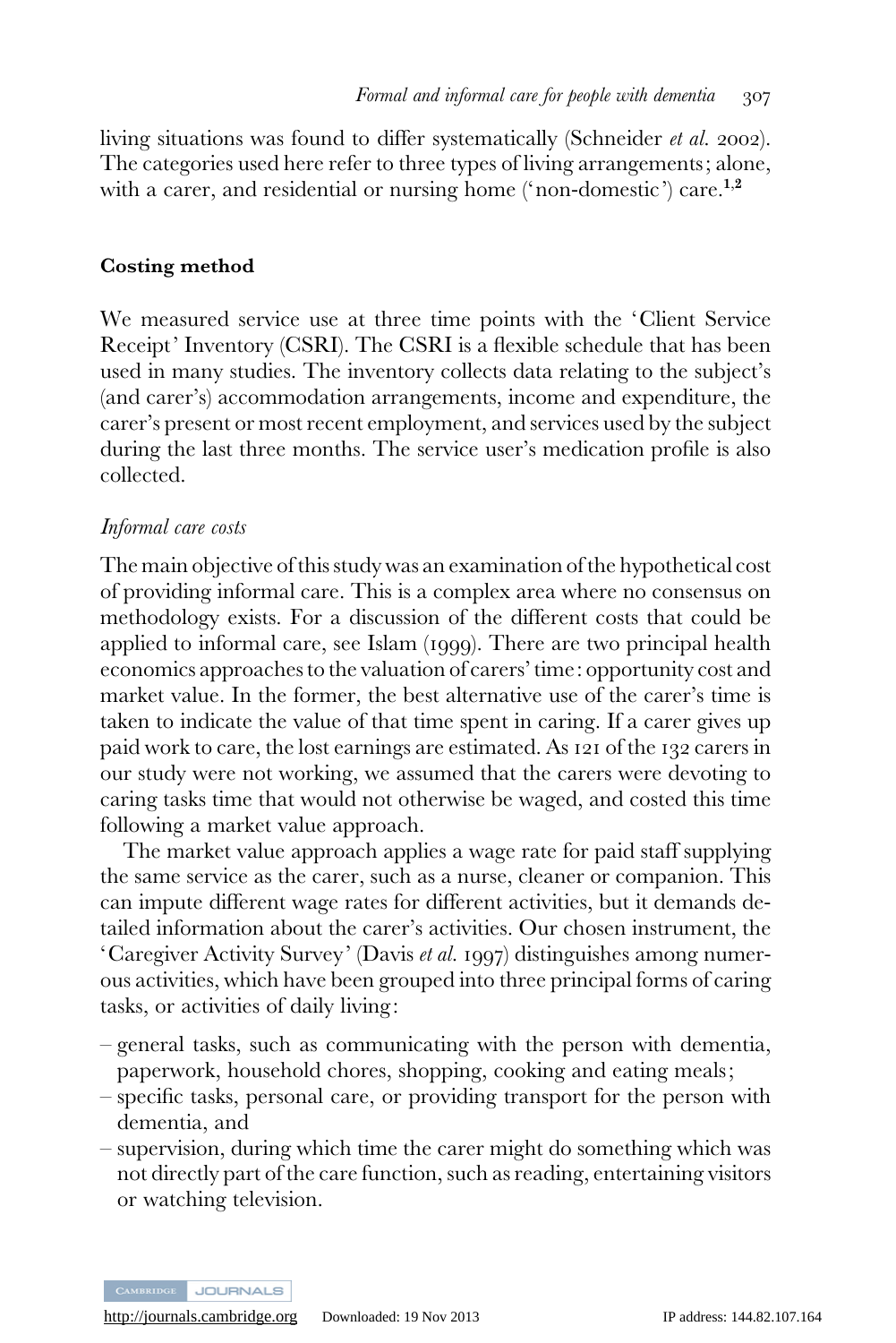A few carers reported that they spent more hours than there are in one day in caring activities. Where the mean total number of hours caring was reported to exceed 24, the number of hours of supervision was adjusted downwards, on the assumption that active caring tasks took precedence over supervision. This affected three cases. For clarity, we have followed a simple and conservative approach to costing. This permits the results to be varied if other options are preferred. For non-co-resident carers the time used in general tasks could be seen as additional to that time spent meeting their own personal needs for these tasks, but for co-residents this difference was assumed to be negligible. Hence, general tasks were costed for carers who lived elsewhere, but not for co-residents. Specific tasks were costed for both groups. Supervision was costed separately, both because of the wide variation in supervision time and because of the question whether this should be costed or not. It could be assumed that if a person is not coresident they incur additional travel costs, but these have been omitted here – with the effect that our informal care costs are relatively conservative.

A single cost is used for each category of care tasks, with no variations according to whether the carer is or was employed elsewhere. For specific tasks we have taken the home care unit cost of  $f<sub>i</sub>$  to 10.30 per hour in 1999 (Netten et al. 1999). This is taken as the market value of replacing the labour of the carer when that person is engaged in semi-skilled caring tasks such as bathing and dressing. It does not necessarily reflect the wage of the home carer, because the cost comprises an element for agency overheads. For general tasks and supervision, which are arguably unskilled tasks, we have taken the 1999–2000 national minimum wage of  $\ell_3$ .60 as an estimate of minimum costs.

#### Accommodation costs

For our purposes, all elements of the costs of domestic housing for subjects and their carers were examined in detail, as well as the full costs of residential or nursing home care. For people being cared for in domestic housing, many formal cost items would be the same as those falling to a healthy householder (e.g. food, heat, lighting, water and rent). Such items would need to be included in any comparison with the costs of specialist care because they are the 'hotel' services provided as part of a package in residential and nursing homes.

In order to estimate the long-run marginal (opportunity) costs of premises occupied, the cost implications of these buildings must be included in the total cost. A market valuation was estimated for every property owned or rented by a service user taking part in the study and their principal carer (if living separately). Mean property prices in Greater London were taken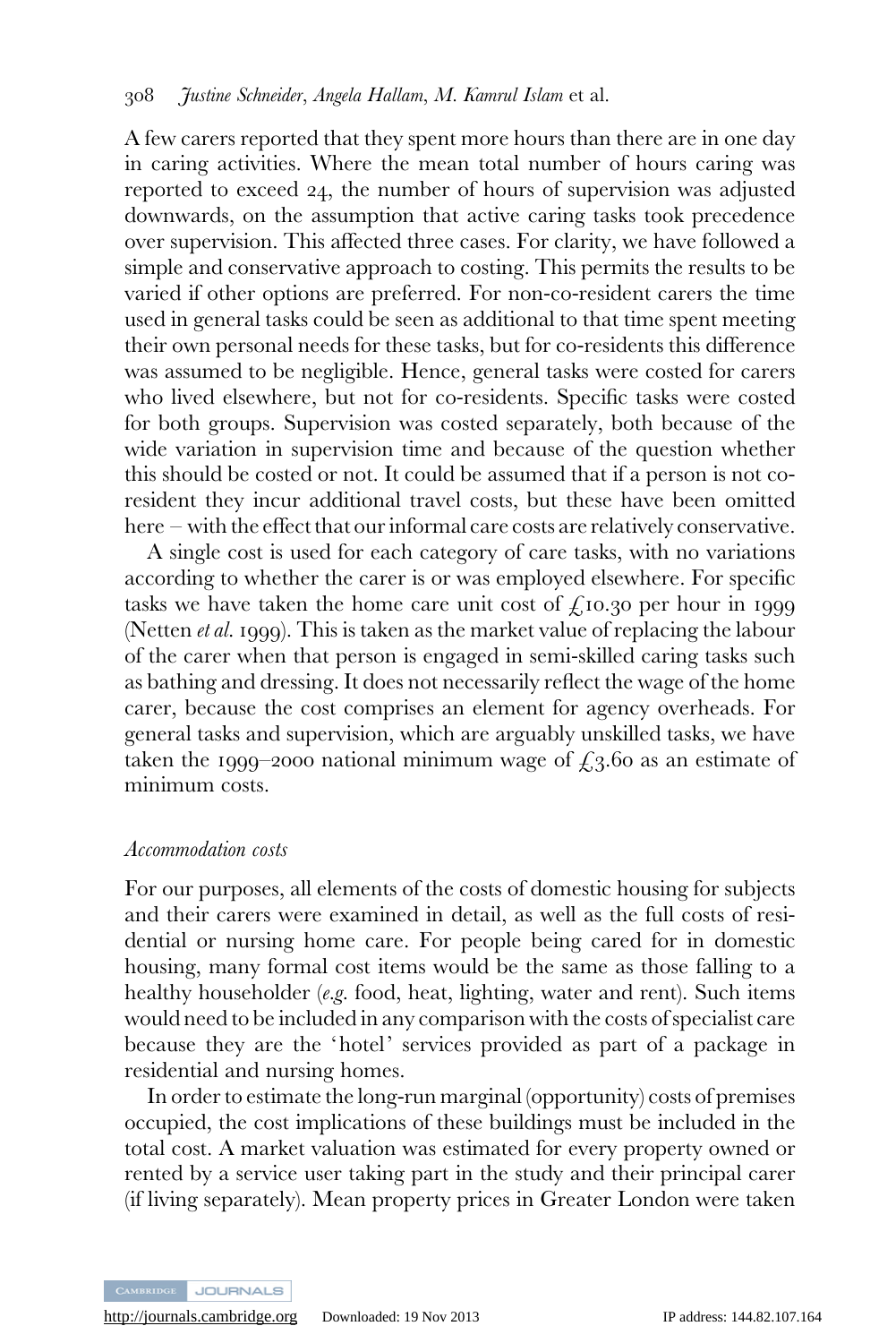(Halifax Building Society 1998) for each type of dwelling: flat/maisonette, terraced, semi-detached, detached house. Prices were deflated to represent the situation in 1997–98 and used as written for owner-occupied property. In order to estimate the true value of public housing, it was important to allow for the discount rate which would be offered to tenants if they were buying the property (Government Statistical Service 1998). The percentage difference between the average prices of property mortgaged to local authority sitting tenants (including the estimated discount) and other first time purchasers during one year was calculated (DETR 1998) and this percentage removed to arrive at local authority property prices.

Where carers were employed, their occupations were classified by socioeconomic category. The classification allows an estimate to be made of income levels within households without asking direct questions at interview about rates of pay. Average gross weekly pay for each category was used to estimate household income (Office of National Statistics 1999a). Average gross weekly earnings by major occupational groups as at April 1998 were used but, in order to reflect the same financial year as all other costs data, half the annual percentage increase was removed from these amounts. Once income levels had been calculated, it was possible to calculate average household expenditure. For this, the Family Expenditure Survey (FES) for 1997–98 was used (Office of National Statistics 1999b).

Specific fee details for individual residential and nursing homes were used if available and, if not, national unit costs with appropriate adjustments for London were taken (Netten *et al.* 1998). Where people were living permanently in residential or nursing homes, it was assumed that any income they received would go towards meeting the fee, leaving them with a minimum personal allowance of  $f_{14}$ . To per week. For sheltered housing arrangements, the rent amounts recorded in the CSRI might not represent the full costs of running the facility (for example if an unknown amount of housing benefit was being contributed as well as rent payments by the subject) so national unit cost calculations were used throughout.

#### Other services

Health and social care services used were estimated using national unit costs data (Netten et al. 1998). All hospital services, day services and the time of community-based professionals were costed in this way. Where appropriate, we were able to reflect higher salary costs due to London weighting, and travel costs for professionals making domiciliary visits. One day centre, which was used by a number of the study's subjects, was costed from facility accounts information. The medication profile for each subject was collected as part of the CSRI.<sup>3</sup>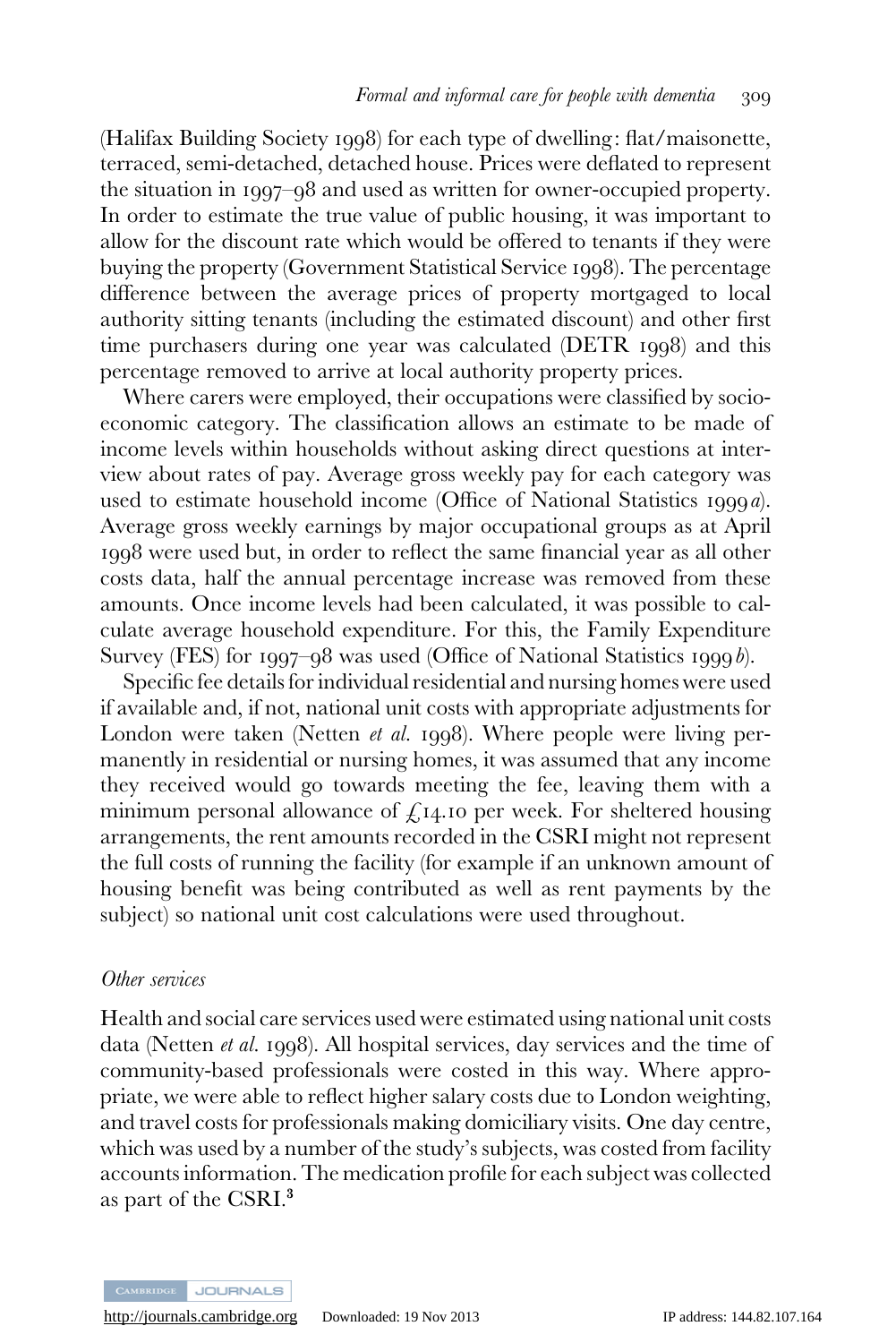# Costs analysis

Several difficulties in analysing costs of care have been outlined by Gray et al. (1997), Drummond and Jefferson (1996) and Chisholm (2000). These arise from the fact that many people use few services, while a few people use a great many, resulting in skewed distributions with a high proportion of zero values. We address these problems in several ways. First, we include the mean, standard deviation, median and inter-quartile range for each variable. Where costs data are positively skewed, we carry out logarithmic transformations – this means that all costs are transformed before analysis except accommodation costs. Then, when comparing mean costs, we proceed cautiously.<sup>4</sup>

# Associations between formal and informal inputs

The predictors of costs of informal and formal care were explored using multivariate analysis. Independent variables included informal care, disability and place of residence. In the discussion that follows of the findings, the merits of and insights from the rival theories of substitution and supplementation are considered.

# Findings

# The sample

The sample of 132 people with dementia and their 132 carers has been described fully elsewhere (Schneider et al. 2002). Sixty four per cent of the people with dementia were female, and 72 per cent of the carers were female. Patients with co-resident carers were significantly younger than patients in the other two groups (ANOVA  $p < 0.001$ , df 2,  $F = 11.3$ ), while co-resident carers were significantly older than the other two groups of carers (ANOVA  $p = 0.001$ , df 2,  $F = 7.7$ ). This indicates that the co-resident carers were mostly of the same generation as the patients, while more crossgenerational caring occurred in the non-co-resident and non-domestic (residential) care groups. Indeed, the co-resident carers were predominantly spouses. Taking all three categories of living arrangements together, the most frequent relationship of the carer to the patient was son  $(N=14)$  or daughter  $(N=4I)$ .

The 'Global Deterioration Scale' (GDS) for the whole sample was normally distributed, with a mean of  $4.4$  (standard deviation 1.34,  $N = 123$ ). The levels of disability varied significantly between the three groups.<sup>5</sup> When the three groups were compared on a measure of physical dependency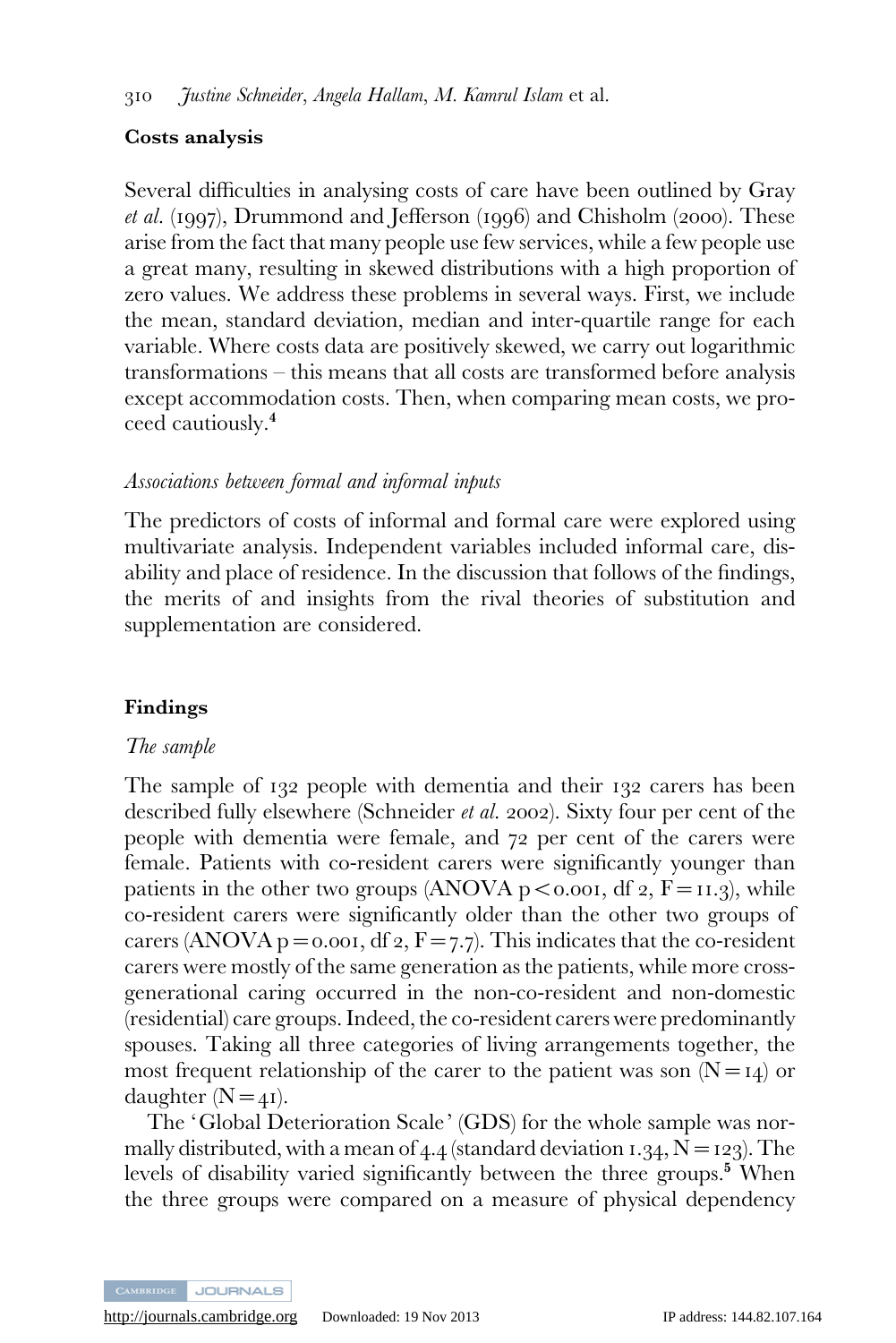(Katz Activities of Daily Living score), differences were not significant between the three types of living arrangements. In view, therefore, of the findings of significant differences in GDS according to living arrangements, we tested some of the results presented below for the impact of level of disability as measured by the GDS. This was done by inspecting the distribution of GDS scores, selecting only those individuals whose GDS score was greater than 4, and repeating the analyses of differences for this subsample, who were thus those people more severely affected by dementia. This can be seen as a test of the sensitivity of our results to level of dementia. Ninety-two of the original sample of 132 people had a GDS score of  $4+$ at Time 1. Analysis of variance for the sub-sample selected here indicated that people living alone still had significantly lower GDS scores than those in non-domestic care, but neither of these two groups differed significantly from those with co-resident carers.

# Type of accommodation

At the outset, 19 people were living in residential homes, 12 in nursing homes and 13 people were in sheltered housing. Sheltered housing provides a minimal level of surveillance, often through the availability of a resident 'warden' who might, for example, check on residents daily and respond to emergency calls day and night. However, the accommodation is otherwise self-contained, and so for our purposes is treated here as community-based ('domestic') living. Residential and nursing homes were taken together as 'non-domestic' settings.

# Trajectories

The living and care arrangements of the original sample at Time 2 and Time 3 are shown in Figure 1. It illustrates that the proportion of the sample living in the community declined over the 17 months of the study, while the proportion of people in non-domestic care increased at Time 2, then dropped by Time 3, due to a high proportion of deaths  $(39\%)$ .

# Informal care input

Informal care input of four hours per week was a criterion for admission to this study. It is not surprising, therefore, that people in residential care received an average of just over four hours per week at Time 1. By comparison, people with co-resident carers were getting 75 hours of informal care per week, and those living alone received 24 hours at the same stage in the study. The mean number of hours of informal care received by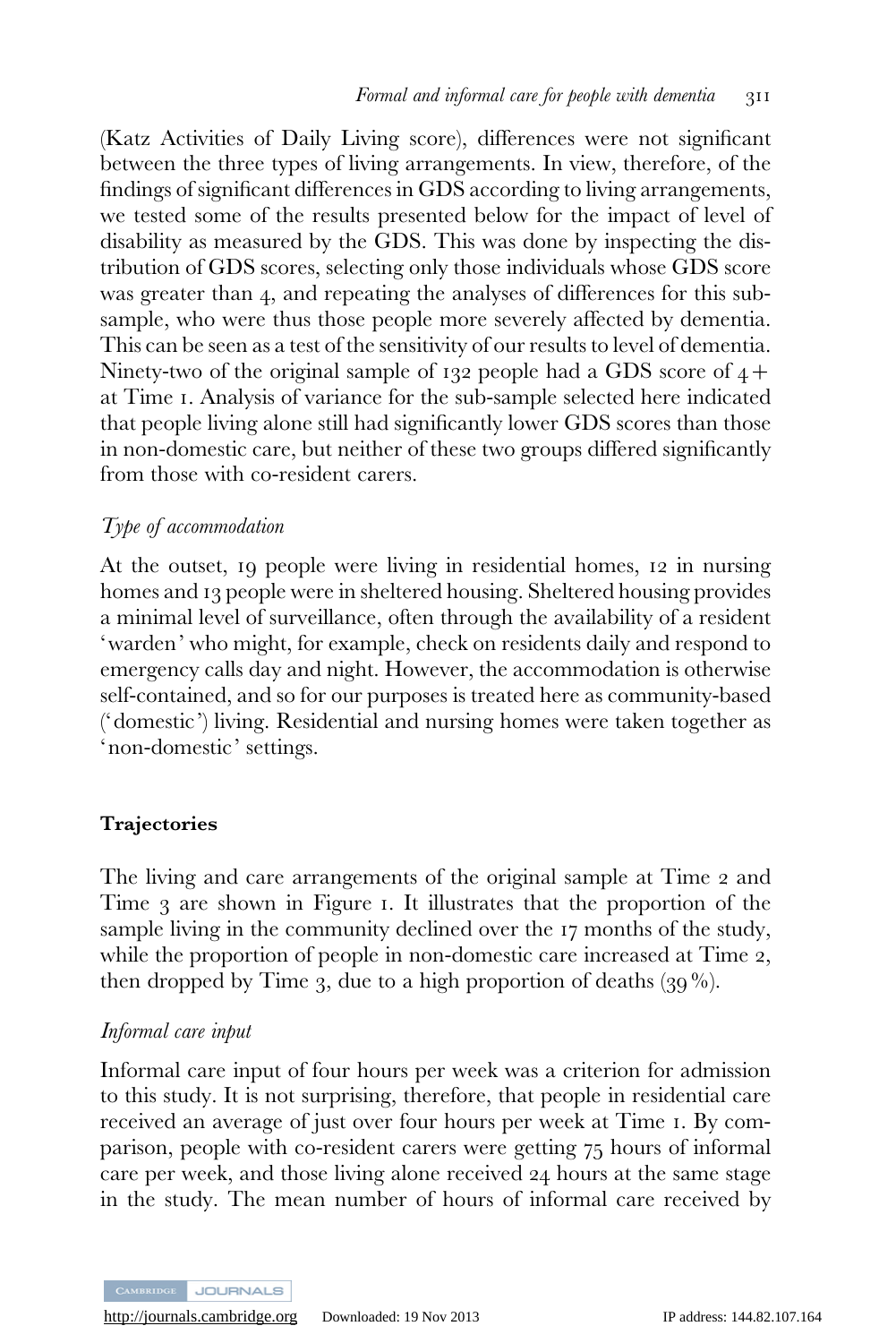| $f$ , per week | Mean   | Std Deviation                                | Median | Percentile $25$ Percentile $75$ |        | Valid N        |
|----------------|--------|----------------------------------------------|--------|---------------------------------|--------|----------------|
|                |        |                                              | Time 1 |                                 |        |                |
| Non-domestic   | 18.85  | 35.67                                        | 4.73   | 0.00                            | 14.63  | 3 <sup>I</sup> |
| Co-resident    | 249.07 | 284.63                                       | 123.56 | 19.60                           | 506.64 | 63             |
| Alone          | 115.94 | 151.74                                       | 42.00  | 5.51                            | 194.13 | 37             |
| All            | 156.99 | 233.34                                       | 42.57  | 4.20                            | 203.83 | 131            |
|                |        |                                              | Time 3 |                                 |        |                |
| Non-domestic   | 31.62  | 64.00                                        | 0.00   | 0.00                            | 50.40  | 34             |
| Co-resident    | 183.78 | 194.32                                       | 75.25  | 24.03                           | 352.51 | 33             |
| Alone          | 96.05  | 103.93                                       | 77.32  | 7.87                            | 207.03 | 7              |
| All            | 105.00 | 155.90                                       | 43.85  | 0.00                            | 125.12 | 75             |
|                |        | More severely affected (GDS $4+$ ) at Time I |        |                                 |        |                |
| Non-domestic   | 21.56  | 37.53                                        | Q.IO   | 0.00                            | 24.33  | 27             |
| Co-resident    | 310.81 | 296.79                                       | 201.34 | 37.55                           | 599.77 | 47             |
| Alone          | 130.11 | 172.61                                       | 70.35  | 11.29                           | 225.79 | 18             |
| All            | 190.57 | 259.15                                       | 58.71  | 6.12                            | 297.07 | 92             |

T ABLE 1. Costs of informal care by living arrangements in 1999



Figure 1. Trajectories of numbers of study subjects.

the whole sample was 44 per week at Time 1, and 34 per week at Time 3, when 39 per cent of the sample had died. Detail of the number of hours and type of informal care provided is given elsewhere (Schneider et al. 2002). Table 1 reports the results when costs, devised in the manner described above, are applied to informal care hours. It includes the costs of providing informal care for people with higher levels of GDS at Time 1.

**JOURNALS**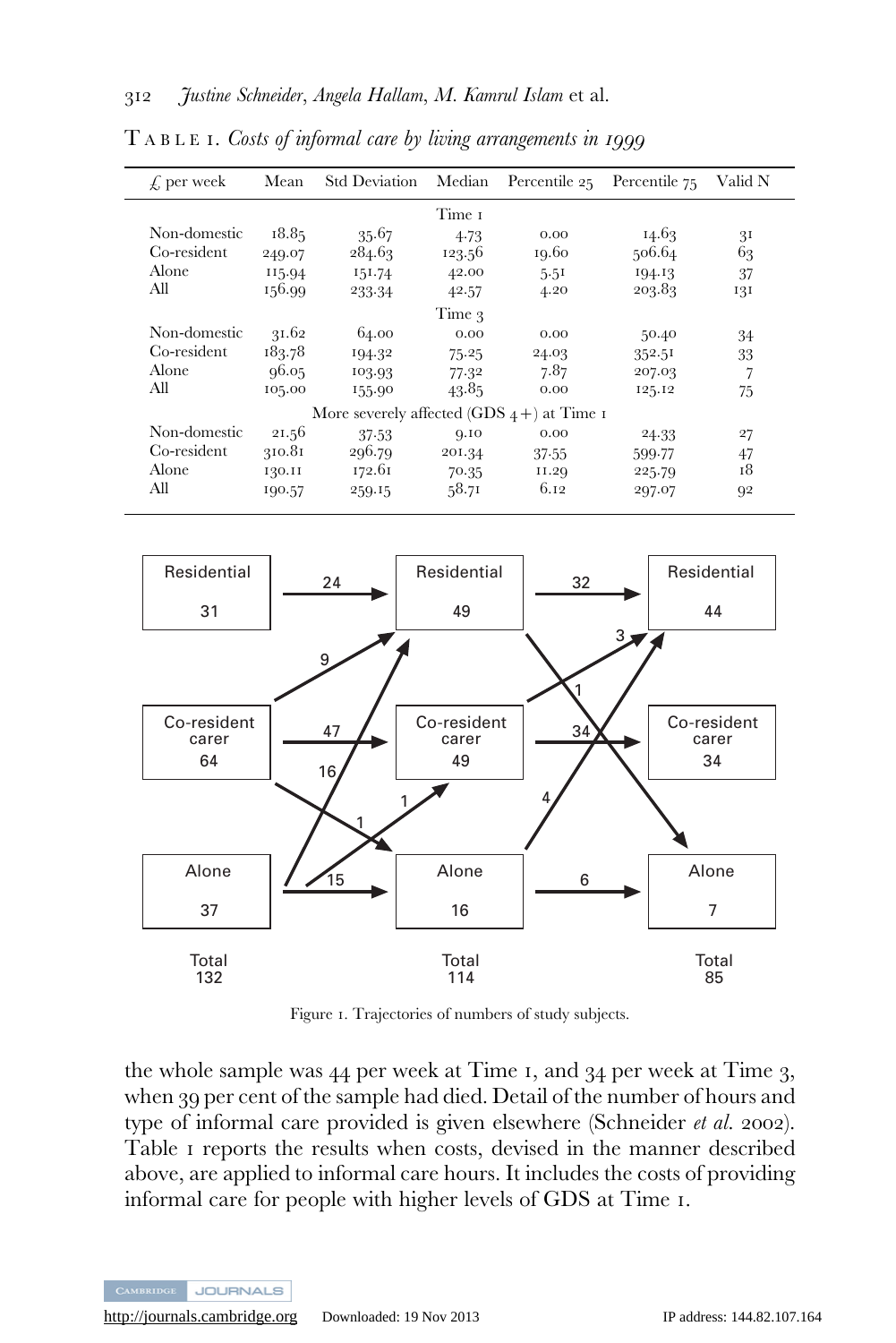#### All costs

The detailed distribution of all costs for the whole sample at three time points is too lengthy to present here but is available from the authors on request. As anticipated, most distributions are skewed, requiring statistical comparisons to be made cautiously. Tables 2–4 compare people living in residential care with those living in the community at three time points. Because informal care costs were not measured at Time 2, 'total' costs which include this element, formal care and accommodation are not shown in Table 3. 'Community health care' includes contacts with community psychiatric nurses, psychologists and community psychiatrists. 'NHS total' represents the sum of inpatient, outpatient, day hospital, community health and primary care costs. In the following sections, the differences in costs between people in different types of living arrangements are explored. Changes in costs over the course of the study are then examined, considering the impact of disability on costs. Finally, we explore the predictors of formal and informal care inputs.

# Differences at Time 1

The strongest differences between people in non-domestic and community settings were found at Time 1, when ten analyses show nine significant differences (Table 2). With the exception of accommodation, which was less costly, these differences all show higher costs of services for people living in the community. Consequent uponthese differences,two aggregate variables also emerged as significantly higher for community-dwellers: all service costs (health and social care); and total costs (formal services, informal care and accommodation). Although non-domestic accommodation cost more, total costs of care were higher at Time 1 for people in domestic living arrangements, due to the higher level of formal and informal inputs.

Not surprisingly, as shown in Table 2, services that are designed to support people living in the community, did cost significantly more for such people than for those in non-domestic care at Time 1. This was true for day centres, community health, social services (social work, home care and meals on wheels) and respite care. It is somewhat surprising that people in non-domestic settings should receive less outpatient care, although this may reflect the nursing element of the support provided in some care environments. This difference was only found at Time 1 and in view of the large number of analyses performed on these data may be spurious.

The finding that some people living in non-domestic care have used services normally destined for people living in the community (day care, respite care) may have two alternative but not mutually exclusive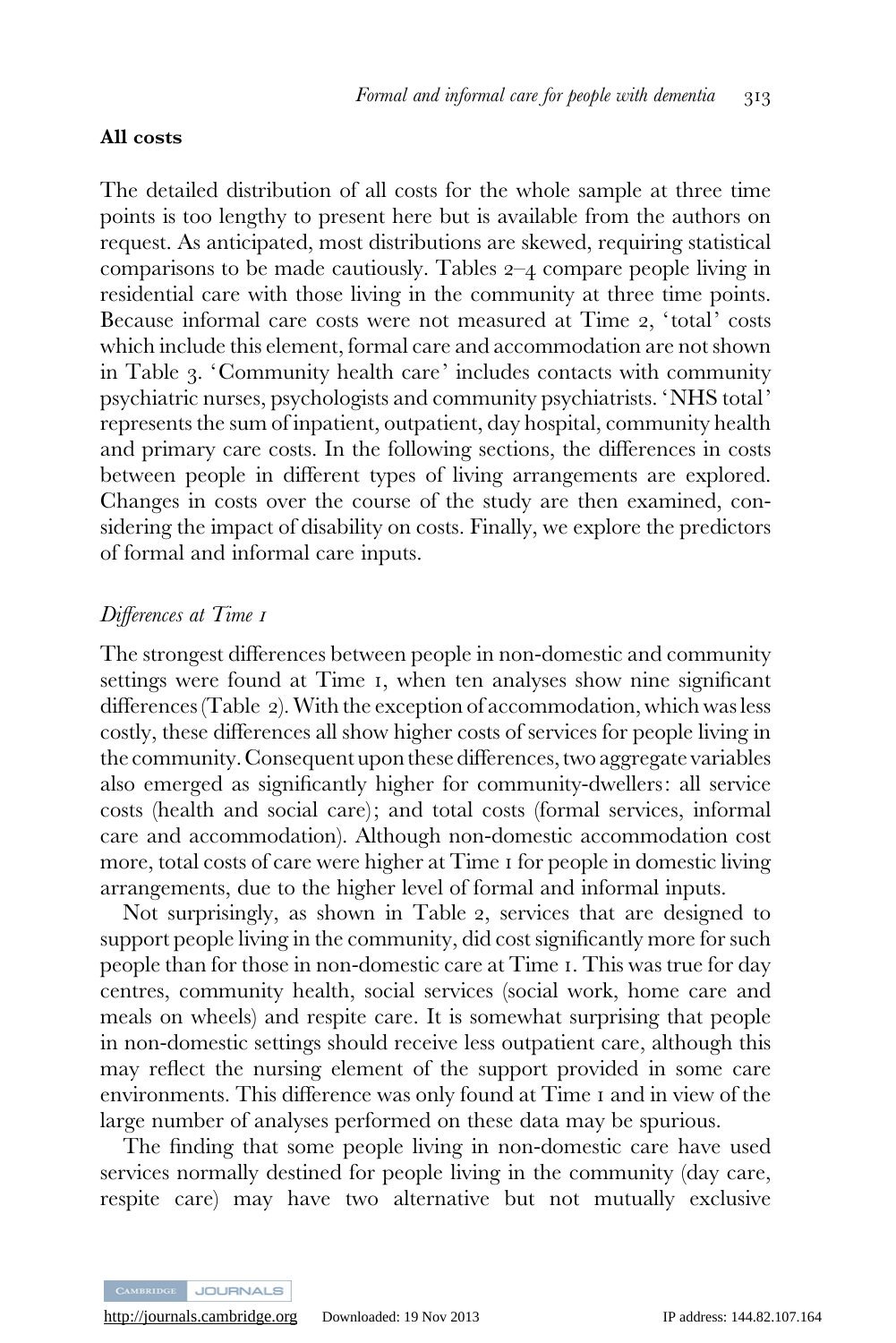|                     | Significance of<br>differences |         |        | Community dwelling<br>$(n = i 0 i)$ | Non-domestic care<br>$(n = 31)$ |        |
|---------------------|--------------------------------|---------|--------|-------------------------------------|---------------------------------|--------|
| Cost item           | $t$ -test $1$                  | $M-W^2$ | Mean   | Median                              | Mean                            | Median |
| Accommodation (pwd) | 0.023                          | 0.061   | 189.34 | 183.80                              | 253.63                          | 221.20 |
| Outpatient          | 0.001                          | 0.008   | 3.75   | 0.00                                | 0.57                            | 0.00   |
| Day centre          | < 0.001                        | < 0.001 | 82.03  | 0.00                                | 7.04                            | 0.00   |
| Community health    | < 0.001                        | < 0.001 | 9.28   | 3.17                                | 1.13                            | 0.00   |
| Social services     | 0.001                          | < 0.001 | 105.72 | 37.68                               | 7.16                            | 0.00   |
| Respite             | < 0.001                        | 0.015   | 13.52  | 0.00                                | 0.00                            | 0.00   |
| NHS total           | < 0.001                        | < 0.001 | 48.74  | 14.32                               | 24.88                           | 2.38   |
| All services        | < 0.001                        | < 0.001 | 154.94 | 111.19                              | 32.04                           | $3-45$ |
| Informal care       | < 0.001                        | < 0.001 | 199.81 | 89.86                               | 18.85                           | 4.73   |
| Total costs         | 0.001                          | < 0.001 | 541.80 | 460.81                              | 304.51                          | 269.11 |

T ABLE 2. Weekly care costs: non-domestic and domestic-dwellers at Time 1

Notes: pwd – person with dementia.

<sup>1</sup> All t-tests were performed on  $log_{10}$  of the costs ( $\ell$ ), except for accommodation costs, and total costs T<sub>1</sub>, which were not transformed.

<sup>2</sup> Mann–Whitney non-parametric test was used as an alternative.

T ABLE 3. Weekly care costs: non-domestic and domestic-dwellers at Time 2

|                     |               | Significance of<br>differences |        | Community dwelling<br>$(n = 67)$ | Non-domestic care<br>$(n=49)$ |        |
|---------------------|---------------|--------------------------------|--------|----------------------------------|-------------------------------|--------|
| Cost item           | $t$ -test $1$ | $M-W^2$                        | Mean   | Median                           | Mean                          | Median |
| Accommodation (pwd) | < 0.001       | < 0.001                        | 181.28 | 166.8o                           | 375.59                        | 352.10 |
| Day centre          | 0.035         | 0.037                          | 61.07  | 0.00                             | 31.38                         | 0.00   |
| Community health    | < 0.001       | < 0.001                        | 9.27   | 2.67                             | 1.72                          | 0.00   |
| Social services     | < 0.001       | < 0.001                        | 103.87 | 67.20                            | 1.72                          | 0.00   |
| Respite             | 0.013         | 0.023                          | 9.93   | 0.00                             | 1.94                          | 0.00   |
| NHS total           | 0.044         | 0.011                          | 59.53  | 17.14                            | 60.28                         | 5.65   |
| All services        | < 0.001       | 0.001                          | 159.42 | 105.70                           | 101.27                        | 11.58  |

Notes: pwd – person with dementia.

<sup>1</sup> All t-tests were performed on log<sub>10</sub> of the costs  $(\mathcal{L})$ , except for accommodation costs, which were not transformed.

<sup>2</sup> Mann–Whitney non-parametric test was used as an alternative.

explanations; either they used these services in the past three months and prior to admission, or they used them while in residential or nursing care (or both). For instance, some care homes also provide day care to local people, and their own residents may attend at the same time. Despite sample attrition, most of these differences between variables retained their statistical significance at Time 2 (Table 3), when only outpatient care ceased to be significant (informal care was not measured at Time 2). Again, most were still significant at Time  $\frac{1}{3}$  (Table 4). The overall picture is one of higher costs for people living in the community when informal care is taken into account.

CAMBRIDGE JOURNALS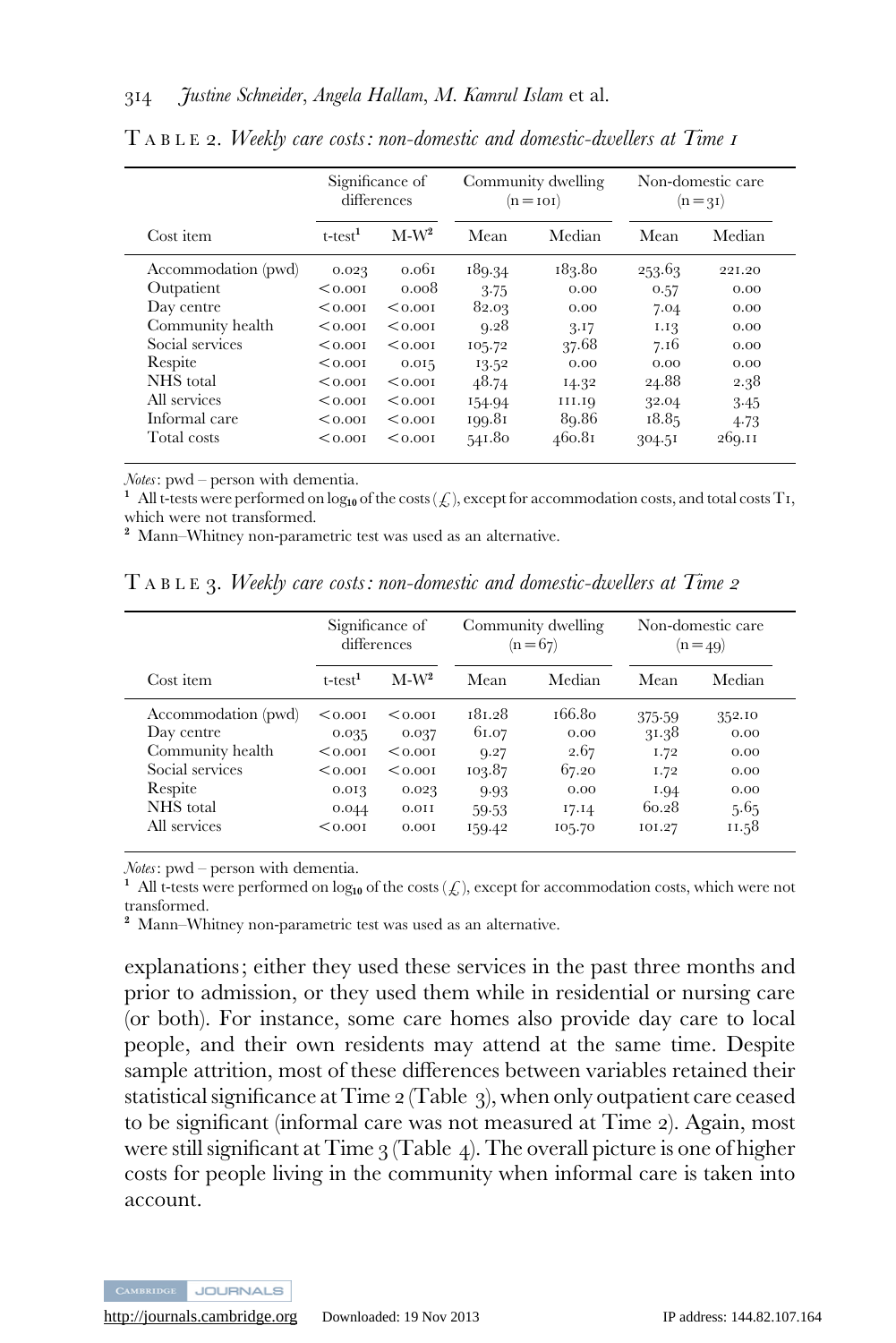|                     | Significance of<br>differences |         |        | Community dwelling<br>$(n=41)$ | Non-domestic care<br>$(n = 40)$ |        |
|---------------------|--------------------------------|---------|--------|--------------------------------|---------------------------------|--------|
| Cost item           | $t$ -test $1$                  | $M-W^2$ | Mean   | Median                         | Mean                            | Median |
| Accommodation (pwd) | < 0.001                        | < 0.001 | 176.29 | 166.80                         | 368.66                          | 352.10 |
| Day centre          | 0.008                          | 0.010   | 55.73  | 0.00                           | 13.43                           | 0.00   |
| Community health    | 0.006                          | 0.016   | 10.51  | 2.19                           | 2.90                            | 0.00   |
| Social services     | 0.001                          | < 0.001 | 109.58 | 85.66                          | 20.02                           | 0.00   |
| Respite             | 0.011                          | 0.018   | 16.51  | 0.00                           | 2.98                            | 0.00   |
| All services        | 0.003                          | 0.003   | 166.59 | 151.70                         | 116.23                          | 15.47  |
| Informal care       | $0.001$                        | 0.001   | 165.85 | 72.98                          | 31.62                           | 0.00   |
| Total costs         | 0.659                          | 0.746   | 521.10 | 495.98                         | 496.46                          | 449.53 |

 $T A B L E 4.$  Weekly care costs: non-domestic and domestic-dwellers at Time 3

Notes: pwd – person with dementia.

<sup>1</sup> All t-tests were performed on log<sub>10</sub> of the costs  $(\mathcal{L})$ , except for accommodation costs, which were not transformed.

<sup>2</sup> Mann–Whitney non-parametric test was used as an alternative.

#### Comparing people with co-resident carers

We went on to explore differences in costs between people who lived in the community with co-resident carers and those who lived alone. Because of the low use of some services and the attrition in sample size over time, few of these differences proved statistically significant at Times 2 and 3 (Table 5). At Time 1, however, there were clear differences. The cost of accommodation was higher for people living alone, but at Times 2 and 3, the differences in accommodation for the person with dementia disappeared. People living alone had lower costs for medication, outpatient care, primary care and consequently for NHS services overall. They had slightly higher costs for community health care (for example, community psychiatric nursing) and this was marginally statistically significant (independent means  $t = 1.9$ ,  $p = 0.051$ ; Mann–Whitney  $U = 852$ ,  $p = 0.016$ ). Principally due to the fall in numbers (only seven people living alone at Time 3), the levels of significance of the differences declined, and those that remained ceased to be confirmed by non-parametric tests. The greater use of NHS services by people with co-resident carers over people living alone was highly significant at Time 1, but not at Times 2 or 3. Because the differences noted cancel each other out, the overall use of formal services did not differ between the two groups at any time point.

#### Tests of sensitivity

Separate analyses for people with GDS scores of  $4+$  reinforce the picture of higher costs for community-dwelling individuals (not shown). All of the differences in Table 4 were confirmed by tests of significance on the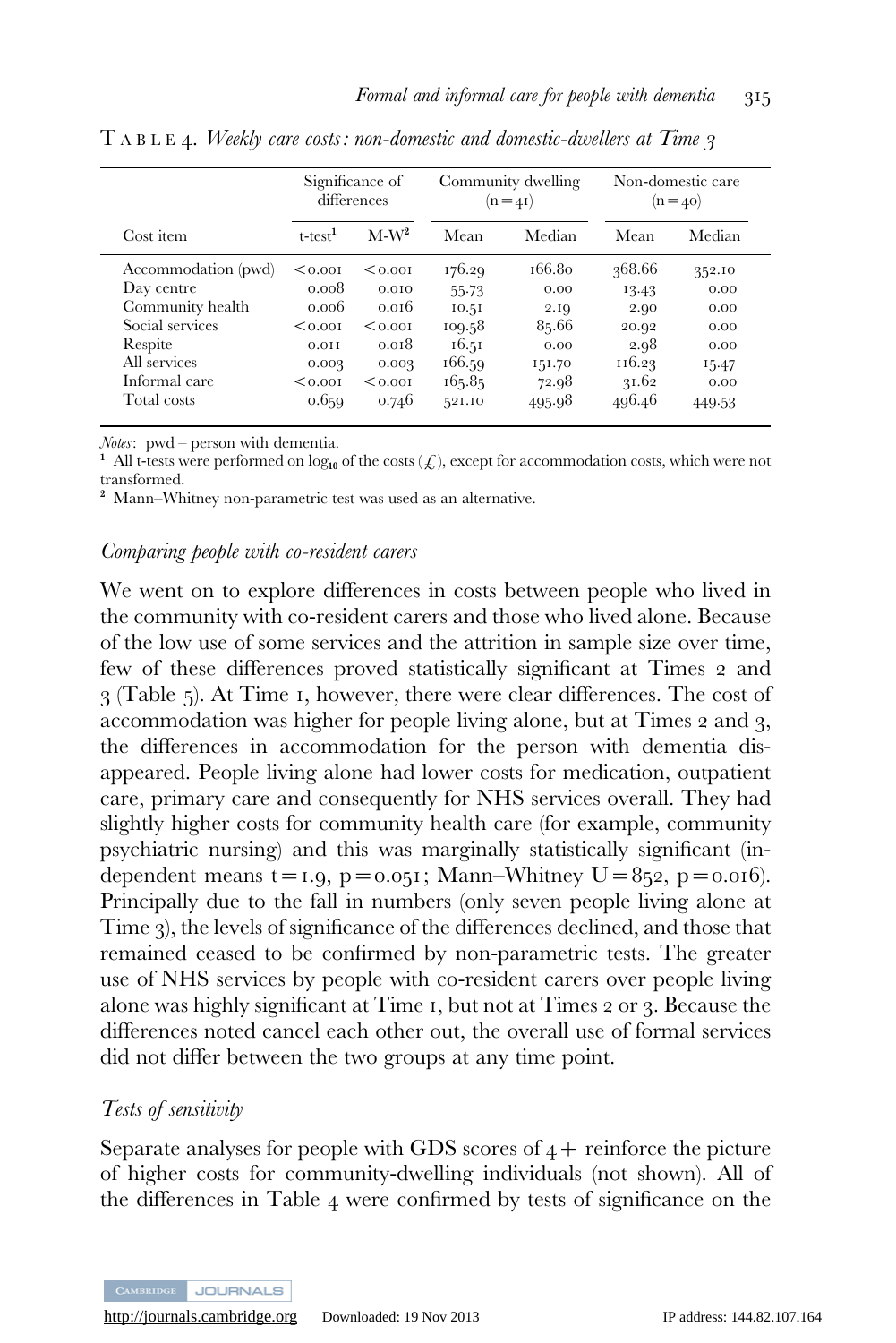|                     | Co-resident carer<br>$N = 64$ |                       | Alone<br>$N = 37$   |                       | Probability of difference<br>$(t$ -test $log_{10}$ ; Mann-Whitney |                   |               |
|---------------------|-------------------------------|-----------------------|---------------------|-----------------------|-------------------------------------------------------------------|-------------------|---------------|
| Cost item           | Mean T <sub>I</sub>           | Median T <sub>I</sub> | Mean T <sub>I</sub> | Median T <sub>I</sub> | Time 1                                                            | Time 2            | Time $3^3$    |
| Accommodation (pwd) | 176.74                        | 166.80                | 211.13              | 221.20                | 0.003, 0.001                                                      | $N_{\rm s}$       | <b>Ns</b>     |
| Medication          | 12.77                         | 3.40                  | 4.50                | 0.07                  | $0.010$ ; $0.002$                                                 | $0.041$ ; $0.139$ | $N_{\rm s}$   |
| Inpatient           | 36.12                         | 0.00                  | 8.63                | 0.00                  | Ns                                                                | $N_{\rm s}$       | $N_{\rm s}$   |
| Outpatient          | 4.63                          | 0.00                  | 2.23                | 0.00                  | 0.025; 0.026                                                      | $N_{\rm s}$       | $0.002$ ; Ns  |
| Day hospital        | 1.40                          | 0.00                  | 0.22                | 0.00                  | Ns                                                                | $N_{\rm s}$       | <b>Ns</b>     |
| Day care            | 80.07                         | 0.00                  | 85.43               | 0.00                  | <b>Ns</b>                                                         | $N_{\rm s}$       | 0.007; Ns     |
| Community health    | 9.25                          | 3.85                  | 9.32                | 0.00                  | $0.051$ ; 0.016                                                   | $N_{\rm s}$       | Ns            |
| PCG                 | 7.29                          | 3.45                  | 3.21                | 0.00                  | $0.001$ ; < 0.001                                                 | <b>Ns</b>         | $N_{S}$       |
| Social services     | 97.35                         | 43.82                 | 120.19              | 30.71                 | Ns                                                                | <b>Ns</b>         | $N_{S}$       |
| Other               | 0.00                          | 0.00                  | 0.12                | 0.00                  | <b>Ns</b>                                                         | $N_{\rm s}$       | $N_{S}$       |
| Respite             | 14.55                         | 0.00                  | 11.76               | 0.00                  | <b>Ns</b>                                                         | $< 0.001$ ; 0.02I | $<$ 0.001; Ns |
| NHS total           | 63.01                         | 21.37                 | 23.38               | 2.78                  | $0.000$ ; $0.001$                                                 | Ns                | Ns            |
| All services        | 160.44                        | 123.60                | 145.17              | 83.87                 | Ns                                                                | <b>Ns</b>         | $N_{\rm s}$   |
| Informal care       | 249.07                        | 123.56                | 119.94              | 42.00                 | 0.093, 0.031                                                      | na                | $N_{S}$       |

T A B L E 5. Differences in weekly care costs (L) between people living alone and with carers at all time points

 $Note:$  pwd – person with dementia.



et al.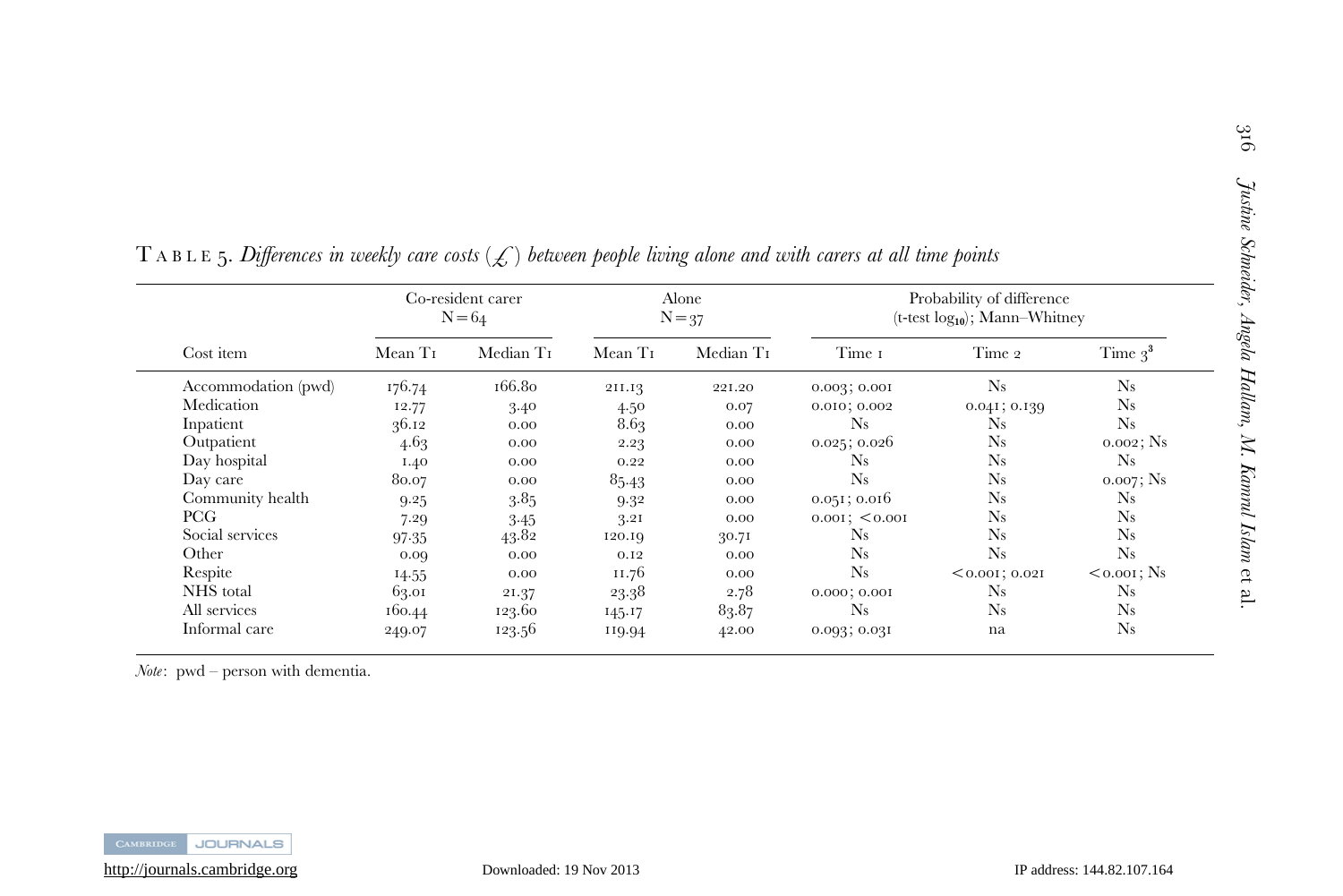$56$  survivors at Time 3 who had GDS of  $4+$  at Time 1. For the more severely affected sub-sample, total costs including accommodation were also higher for community-residents than for people in non-domestic care (independent means  $t=3.45$ ,  $p=0.001$ ,  $q5$  per cent Confidence Interval  $\angle$  £277 to £73). On the whole, the differences in costs noted for the whole sample apply equally to those more severely affected people.

#### Changes for individuals over time

Between Time 1 and Time 2 a high proportion of people with dementia moved into non-domestic care and some died, leaving only 64 of the original sample of 101 living in the community after on average seven months since the first interview. Between Time 1 and Time 2, the costs of accommodation for all people with dementia increased significantly, from a mean of  $\zeta$ 203 overall (standard deviation 84) to  $\zeta$ 265 overall (standard deviation 110). An increase in inpatient care was marginally significant (paired t = 1.93, p = 0.016; Wilcoxon  $Z = 1.92$ , p = 0.054), and could reflect growing levels of disablement or dementia in the sample population. Perhaps for the same reason, day centre use declined for these 'survivors' between Time 1 and Time 2, as did the costs of primary care. Since this analysis included people in all three types of living situations, a shift towards non-domestic care (as illustrated in Figure 1) can also account for the decline in the services noted here. As already demonstrated, people in non-domestic settings use fewer services than people in community settings (Tables  $2-4$ ).

Between Time 1 and Time 3 the cost of accommodation for the person with dementia rose on average, while the accommodation cost for the carer and the person with dementia taken together declined, probably reflecting the higher proportion of people living in non-domestic settings at Time 3. The decline in day centre use remained significant at Time 3 despite sample attrition, and a new discrepancy appeared; a significant drop in the costs of informal care between Time 1 and Time 3. Given these changes, and the shift in living arrangements, it is remarkable that the total costs of informal care, formal services and accommodation differ very little between Time 1 (mean  $\ell$ , 500 per week) and Time 3 (mean  $\ell$ , 513 per week). With the total costs remaining fairly stable, the change in proportions of funding may be taken as evidence of substitution.

For greater clarity, we looked at those people who remained throughout the study period living in the community  $(n=40)$ . The numbers were not large enough to disaggregate those living alone and those with co-resident carers. They constituted a small sub-group of the original sample, yet the pattern of change in their costs reveals a clear increase in social services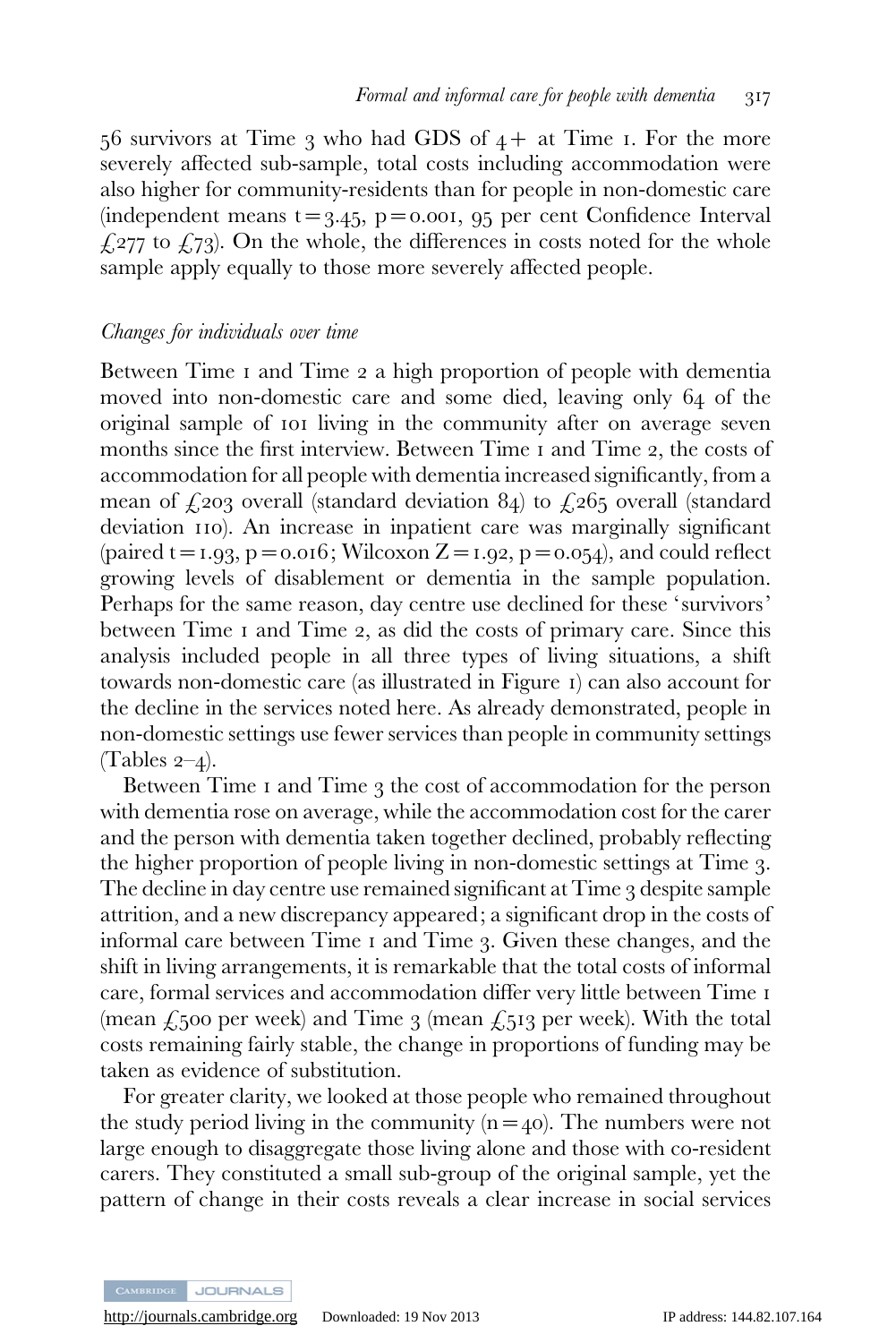| Cost item           | Mean<br>Tи | Standard<br>deviation | Mean<br>$T_3$ | Standard<br>deviation | N  | Paired<br>t-tests<br>p | Wilcoxon<br>paired ranks<br>p |
|---------------------|------------|-----------------------|---------------|-----------------------|----|------------------------|-------------------------------|
| Accommodation (pwd) | 184.22     | 39.79                 | 177.17        | 38.48                 | 39 | 0.240                  | 0.313                         |
| Medication          | 13.24      | 28.12                 | 13.70         | 29.23                 | 40 | 0.575                  | 0.623                         |
| Outpatient care     | 3.69       | 6.40                  | 2.61          | 8.68                  | 39 | 0.220                  | 0.070                         |
| Inpatient           | 49.07      | 143.72                | 33.89         | 86.30                 | 40 | 0.691                  | 0.248                         |
| Day hospital        | 0.20       | 1.29                  | 0.00          | 0.00                  | 39 | 0.324                  | 0.317                         |
| Day centre          | 69.58      | 99.87                 | 62.00         | 103.42                | 39 | 0.944                  | 0.396                         |
| Community health    | 11.33      | 17.91                 | 11.84         | 18.44                 | 40 | 0.940                  | 0.923                         |
| Primary care        | 8.19       | 13.68                 | 7.48          | 11.57                 | 40 | 0.897                  | 0.827                         |
| Social services     | 80.85      | 103.77                | 119.21        | 126.38                | 40 | 0.021                  | 0.003                         |
| Other               | 0.19       | 0.94                  | $3-43$        | 21.42                 | 39 | 0.479                  | 0.655                         |
| Respite             | 11.32      | 45.39                 | 17.25         | 38.98                 | 39 | 0.045                  | 0.278                         |
| All NHS costs       | 79.38      | 163.92                | 55.76         | 91.04                 | 40 | 0.125                  | 0.005                         |
| Total service costs | 160.42     | 194.57                | 178.31        | 144.44                | 40 | 0.359                  | 0.101                         |
| Informal care       | 177.16     | 219.46                | 168.42        | 183.81                | 40 | 0.610                  | 0.772                         |
| All costs           | 523.25     | 324.89                | 521.10        | 259.18                | 38 | 0.887                  | 0.777                         |

T A B L E 6. Weekly care costs  $(\mathcal{L})$  of community dwellers: Time 1 and Time 3

 $Note:$  pwd – person with dementia.

costs, and a decline in costs borne by the NHS (Table 6). No other category of costs differences attains significance on both tests used.

#### Influence of disability on costs

Bivariate correlations between a range of disability and costs variables were tested for significance. These showed that some of the Clinical Dementia Rating Scale sub-scales were positively associated with costs. For instance, the memory subscale was correlated with community health care costs  $(r=0.25; p=0.007)$ , as was the orientation sub-scale  $(r=0.23; p=0.01)$ . We found the personal care subscale to be positively associated with the costs of respite care  $(r=0.20; p=0.029)$ . These associations all have face validity, since community health care and respite care would be targeted at the patients with greater problems of memory and orientation. Total NHS costs were associated with respite costs  $(r=0.24; p=0.006)$ , which suggests that both are dependent on severity of disability. The costs of specific informal care tasks were positively correlated with day care  $(r=0.22; p=0.010)$ , social services inputs  $(r=0.23; p=0.009)$  and consequently with all service costs  $(r=0.17; p=0.048)$ . Supervision costs correlated with the same variables, and somewhat more highly in each case  $(p < 0.001)$ .

The complex associations noted here indicated a need for multivariate analysis to investigate more fully the variables associated with costs. It was clear from these analyses that the predictors of formal and informal costs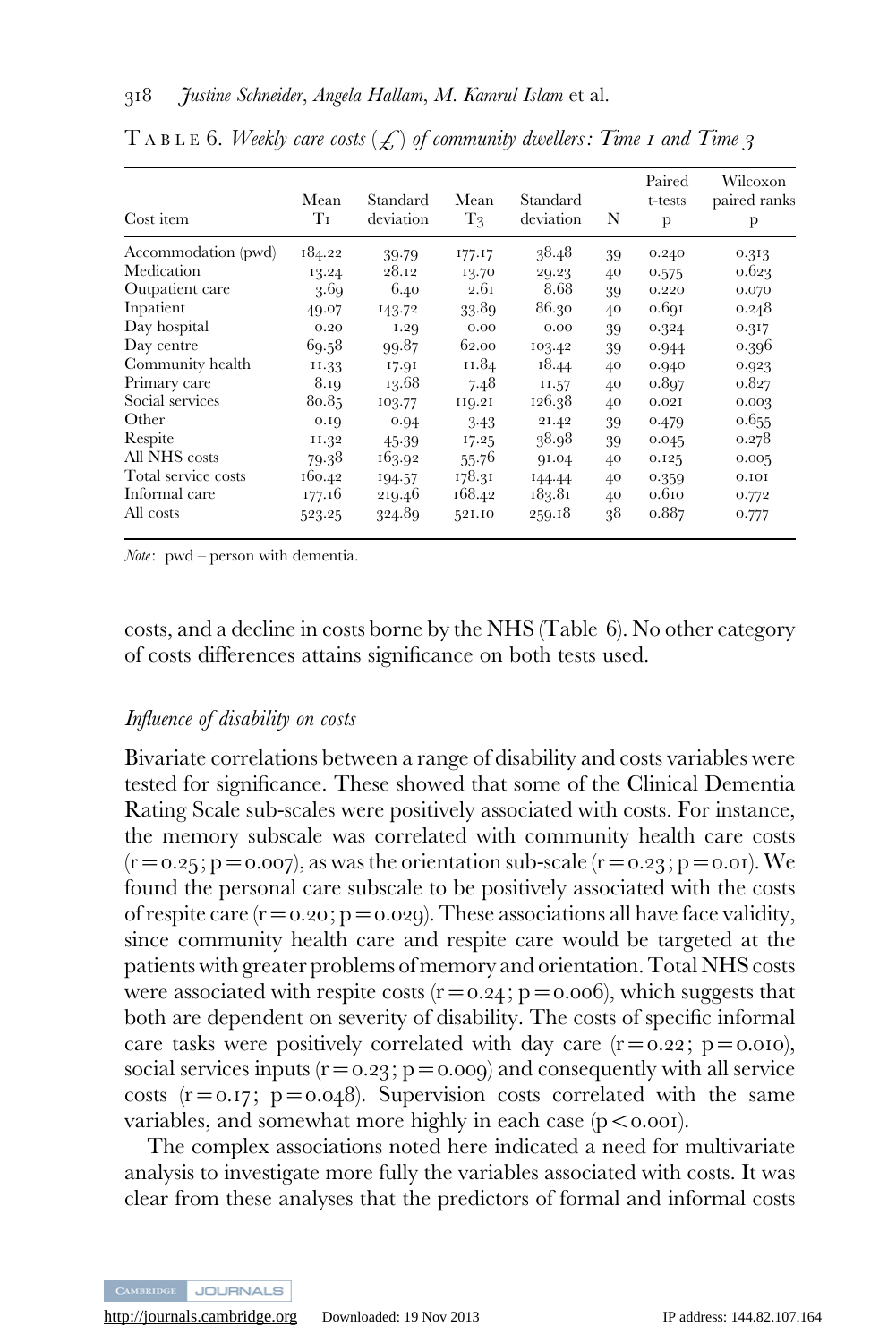must include measures of disability, together with the variables describing living arrangements that yielded so many significant differences presented in the tables. First, all formal service costs at Time 1 were taken as the dependent variable, using multiple linear regression analysisto find the most suitable model. The model was tested for Time 3. The two analyses were repeated with informal care costs as the dependent variable, again, testing the resulting model on Time 3 data. We found that five variables could explain significant amounts of the variance in formal service costs and in informal service costs. The resulting models are shown in Table 7. The 'fit' is better for informal care at Time 1 and for formal care at Time 3. In both cases, the equation explains about 30 per cent of the variation in costs. Controlling for the other variables shown, including disability, nondomestic care appears to have a negative influence on costs of both formal and informal care. Cognitive disability, as measured by the GDS, appears to increase costs, but this variable is only significant in relation to informal care at Time 1. Impairment in terms of ADL is significant in both of the more powerful equations. Curiously, it is associated with lower informal inputs at Time 1, and higher formal inputs at Time 3. Informal care and formal care are significantly positively associated with each other (this tends to support ' supplementation' more than ' substitution'). Controlling for all of these variables, co-residence does still have a positive impact on informal costs at Time 1.

#### **Discussion**

The main messages from this study highlight the high costs of informal care, and the fact that these are not offset by formal care, but that the two are positively associated. Contrary to popular belief, admission to residential care proved less costly than community care when informal inputs were taken into account.

#### The contribution of informal carers

This study shows that, even using a very conservative estimate of its costs, informal care is a considerable element in the total costs of care (Table 1). Indeed, at both Time 1 and Time 3, the inputs from co-resident informal carers exceeded those from formal services. This highlights the importance of taking informal inputs into account in any analysis of costs of care. Our findings are in keeping with other studies of informal care inputs for people with dementia living in the community, reviewed by McDaid (2001). These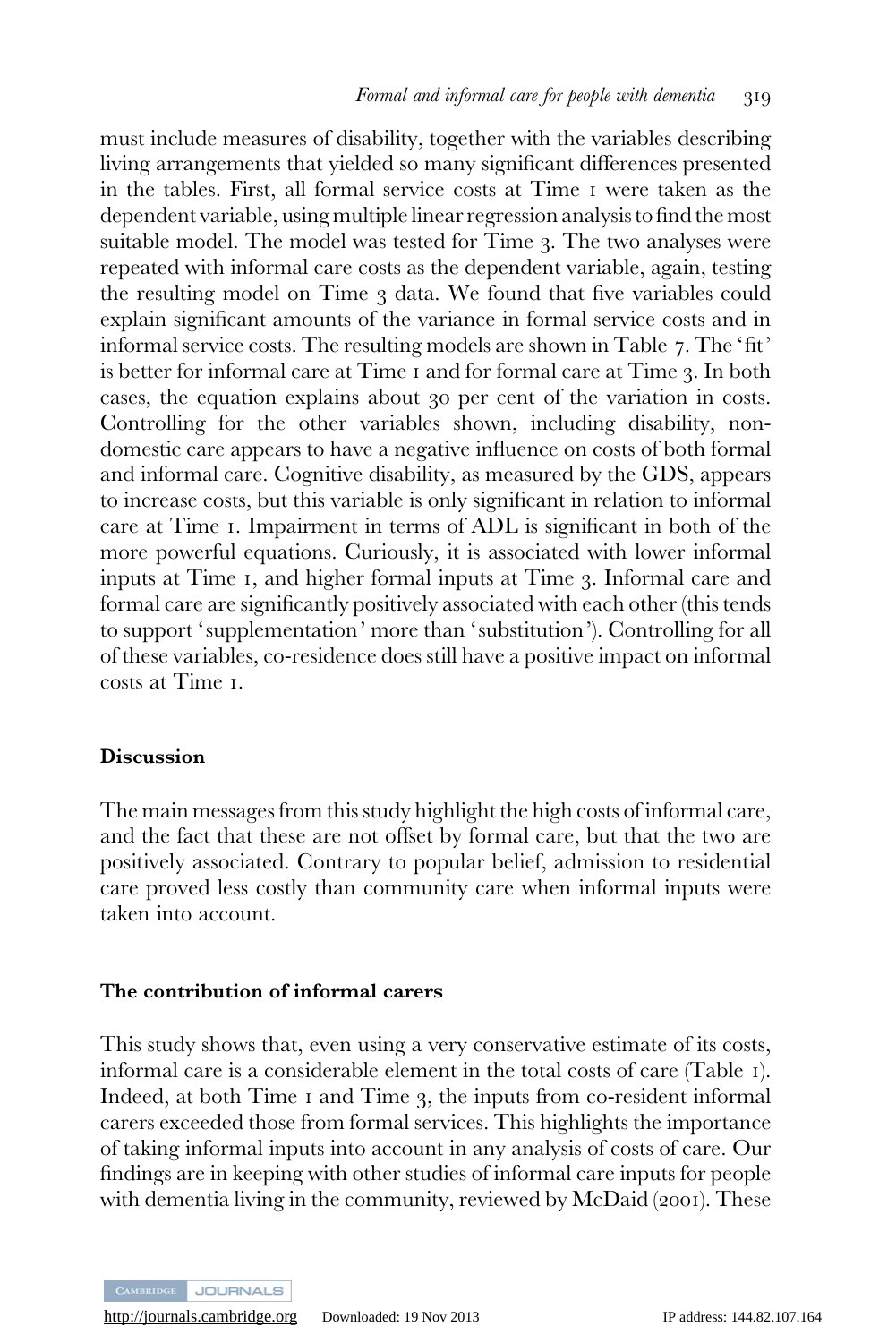|                                                 |                              | Time <i>I</i> equation                            |       | Time 3 equation              |                                                  |       |  |
|-------------------------------------------------|------------------------------|---------------------------------------------------|-------|------------------------------|--------------------------------------------------|-------|--|
| Dependent variable:<br>All formal service costs | Standardized<br>coefficients |                                                   | Sig.  | Standardized<br>coefficients |                                                  | Sig.  |  |
|                                                 | Beta                         |                                                   |       | Beta                         |                                                  |       |  |
| (Constant)                                      |                              | 1.119                                             | 0.265 |                              | 0.373                                            | 0.711 |  |
| Non-domestic care                               | $-0.330$                     | $-2.717$                                          | 0.008 | $-0.589$                     | $-2.704$                                         | 0.000 |  |
| Global deterioration scale                      | 0.096                        | 0.938                                             | 0.350 | 0.065                        | 0.558                                            | 0.579 |  |
| ADL                                             | 0.043                        | 0.476                                             | 0.635 | 0.301                        | 2.607                                            | 0.012 |  |
| Informal care costs                             | 0.215                        | 2.037                                             | 0.044 | 0.131                        | I.04I                                            | 0.302 |  |
| Co-resident                                     | $-0.078$                     | $-0.700$                                          | 0.485 | $-0.114$                     | $-0.544$                                         | 0.589 |  |
|                                                 |                              | $R^2$ 0.17 (Adj. 0.13), F 4.25 (5, 107) p = 0.001 |       |                              | $R^2$ 0.35 (Adj. 0.29), F 5.68 (5, 53) p < 0.001 |       |  |

| TABLE 7. Results of regression analyses on formal and informal care costs |  |  |  |  |  |  |  |  |
|---------------------------------------------------------------------------|--|--|--|--|--|--|--|--|
|---------------------------------------------------------------------------|--|--|--|--|--|--|--|--|

|                                            |                              | Time I equation                                    |       | Time 3 equation              |                                                 |       |
|--------------------------------------------|------------------------------|----------------------------------------------------|-------|------------------------------|-------------------------------------------------|-------|
| Dependent variable:<br>Informal care costs | Standardized<br>coefficients |                                                    | Sig.  | Standardized<br>coefficients |                                                 | Sig.  |
|                                            | Beta                         |                                                    |       | Beta                         |                                                 |       |
| (Constant)                                 |                              | 0.394                                              | 0.694 |                              | $-0.486$                                        | 0.629 |
| Non-domestic care                          | $-0.281$                     | $-2.564$                                           | 0.012 | $-0.246$                     | $-0.988$                                        | 0.327 |
| Global deterioration scale                 | 0.321                        | 3.694                                              | 0.000 | 0.155                        | 1.253                                           | 0.216 |
| ADL                                        | $-0.198$                     | $-2.487$                                           | 0.014 | 0.097                        | 0.737                                           | 0.464 |
| Health and social care costs               | 0.174                        | 2.037                                              | 0.044 | 0.153                        | I.04I                                           | 0.302 |
| Co-resident                                | 0.165                        | 1.663                                              | 0.000 | 0.148                        | 0.653                                           | 0.517 |
|                                            |                              | $R^2$ 0.32 (Adj. 0.29), F 10.33 (5, 107) p < 0.001 |       |                              | $R^2$ 0.24 (Adj. 0.17), F 3.37 (5, 53) p < 0.01 |       |

et al.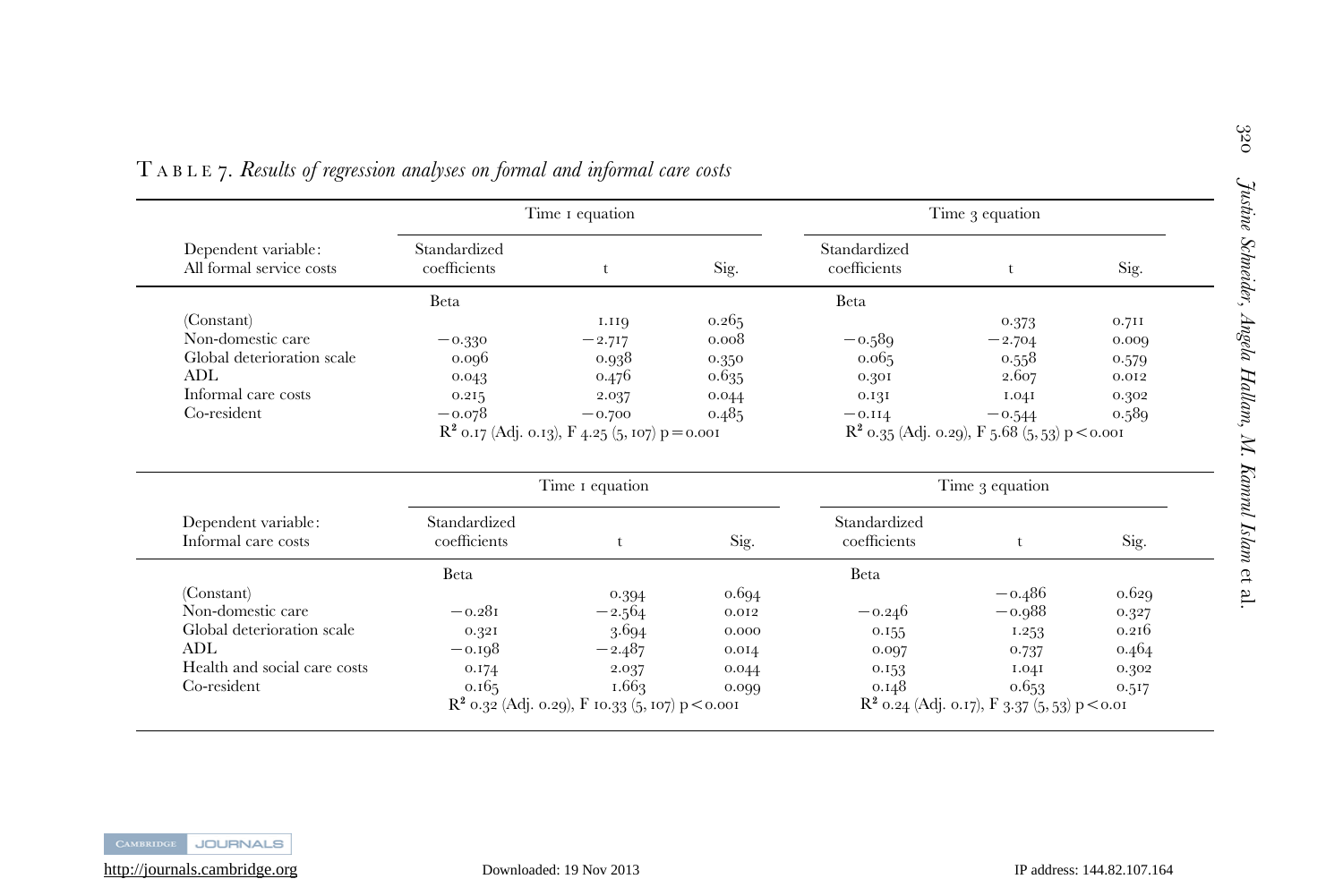estimate informal care as a proportion of total costs of care to range between 36 per cent and 85 per cent depending upon the elements included in the total. Accommodation is a key variable.

By comparison, the 'Resource implications study' of the Medical Research Council 'Cognitive Function and Ageing' study, which contains a more representative sample of frail elderly people, reports separately on informal care, rather than integrating its costs with other service costs (McNamee et al. 1999, 2001; Bamford et al. 1998). Moreover, the latter study measures the financial costs to carers, but not the costs of carers' time or labour. In line with other studies (reviewed by McDaid 2001) our findings confirm that costs estimates that omit full informal care costs will be underestimated by a considerable amount. The research reported here indicates that the amount by which costs may be underestimated varies according to living arrangements. For people living alone there could be an underestimate of 25 per cent, but for co-resident carers costs estimates may be 40 per cent too low.

#### Predictors of costs

An equation devised for Time 1 formal costs data was robust enough to explain Time 3 costs data, though with reduced power. Informal care had a marginally positive association with formal care, which confirms the supplementation hypothesis. The strongest (negative) predictor of formal care costs was living in residential care, but this is overstated because we did not disaggregate the care element from residential care costs. A similar set of variables could be used, with similar results, to explain up to one-third of the variation in informal care costs. The factor that was most significantly associated with informal inputs was level of dementia, but physical disability and living in residential care were associated with receipt of less informal care. It is interesting to note that performance in ADL was negatively associated with informal care at Time 1. By contrast, at Time 3, it was positively associated with formal inputs. The latter finding may be explained by disability level qualifying people with dementia for some services. Further investigation would be needed to explain why it appears that less informal care was supplied to people with lower ADL scores.

#### Is non-domestic (residential) care less costly ?

Non-domestic care is commonly perceived as the more costly care option, when only financial costs to the patient and family are taken into account. Here, we demonstrate that, contrary to expectations, the costs of domestic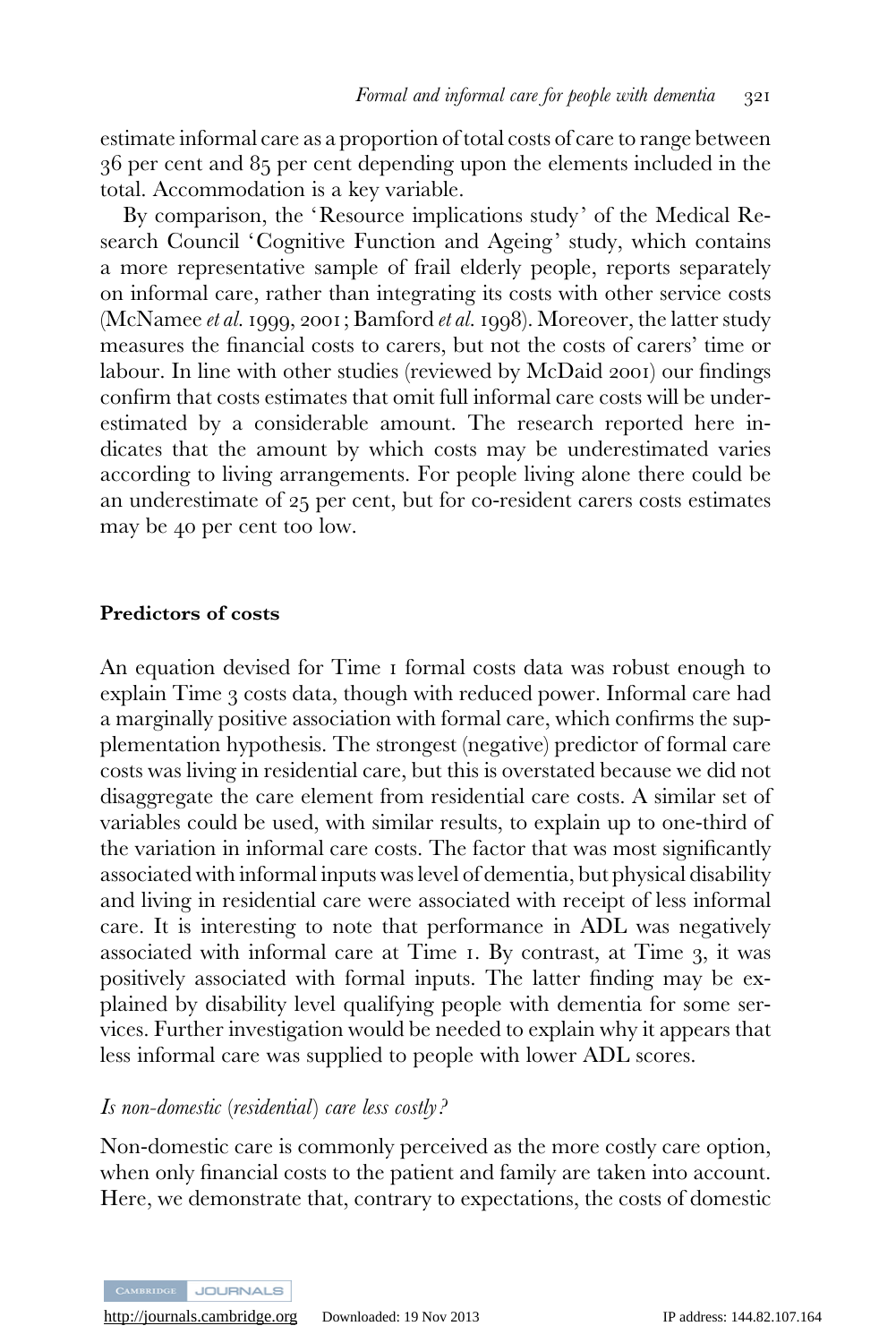care including informal inputs, are higher than the costs of non-domestic care. This holds true even when level of dementia is taken into account. Taking co-residence, dependency and other care inputs into account, being in non-domestic care has a powerful, negative impact on costs of both formal and informal care.

Considering the total costs to society, it therefore appears that nondomestic care might be a cost-effective option for some people with moderate to severe dementia. To prove this hypothesis we would need to incorporate quality of life or mortality outcomes into the analysis.We would also need to ensure that local non-domestic care costs reflect the true opportunity costs of looking after individuals with dementia in these settings. This could vary because of local residential care pricing policy or hidden subsidies, or even because of peculiarities of the local housing market. Costs might also be misleading due to cross-subsidisation between different residents in a given home, whereby the higher care costs of people with dementia are masked by lower costs of people who do not have dementia. Most importantly, the analysis would need to be performed on a sample whose representativeness was higher than the one studied here.

When it is asserted that community care costs more to society at large than non-domestic care, it is important to specify where the costs fall. The cost burden to different groups differs greatly between settings. The impact of admission to non-domestic care falls largely on social services, subject to means-testing of the client. Using the figures from Table 1, leaving aside for the sake of argument the contributions made by families to residential care charges, and assuming that social services are responsible for all the costs of non-domestic accommodation and that families are responsible for domestic accommodation as well as informal care, Figure 2 presents the distribution of the cost burden. While 86 per cent of a non-domestic placement would fall to social services, 17 per cent of costs for a person with a co-resident carer and 26 per cent of those for a person living alone would fall to social services. For a family whose financial assets would entitle them to financial support, the impact on social services of a preventable admission to care could amount to trebling the costs of meeting the needs of that family.

# Supplementation or substitution ?

The regression equations at Time 1 indicate that supplementation occurred in the early stages of the study, because formal service input was a positive, marginally significant predictor of informal care costs ( $p = 0.044$ ). However, the change in the proportions of care provided between Time 1 and Time 3 reflect a shift towards non-domestic care, and a corresponding reduction in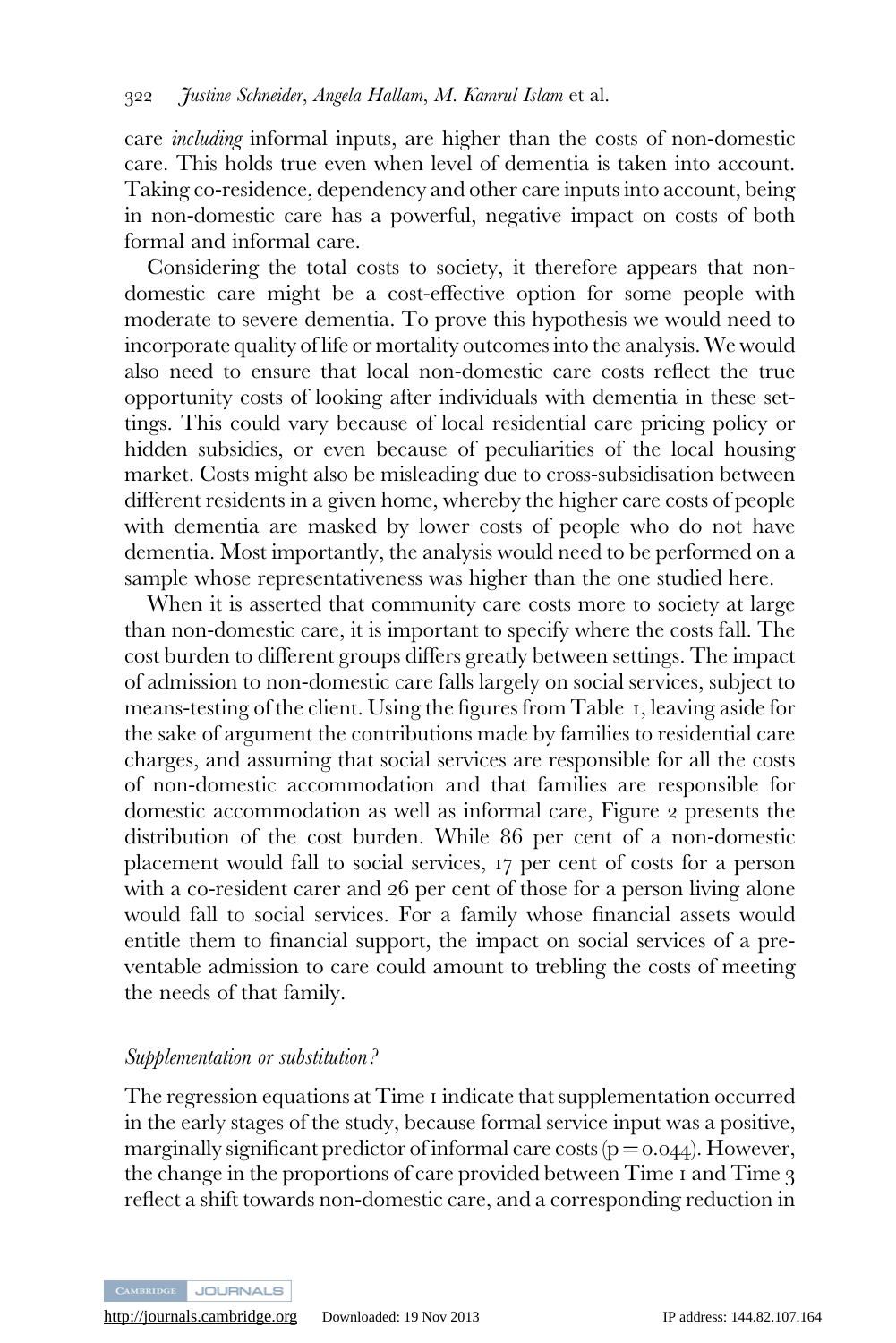

Figure 2. Costs distribution by living arrangement (Time 1).

informal care, while formal services stayed about the same. This could be interpreted as substitution of non-domestic care for informal care, and indeed also for formal care (because the increase might otherwise have been greater). The picture that emerges is therefore one of supplementation in the early part of the caring 'career', followed by substitution in the later part. Again, a more representative sample would be required to test this hypothesis.

#### Implications

The data presented in this paper attempt to make explicit all the costs of caring for people with dementia in the community. While the sample is relatively small and selected from medical caseloads, much of the information reported here could be used to explore similar, local data-sets. As illustrated in our discussion of the costs burden, it can be used to appraise options for configuring services, for instance to estimate the marginal costs of interventions targeted at carers. The dataset could also be used to augment the information that can be inferred from larger, more representative studies that have not measured informal care costs. Combined with reliable estimates of the prevalence of dementia, these costs could also be used to estimate the global costs of the illness.

In this study, we have identified several key factors that are associated with both formal and informal costs of care, and which may be used to help promote equity in planning, in service development and in resource allocation. Altogether, the dataset can be expected to prove useful in making explicit the role of informal carers in relation to other services, as well as

**JOURNALS**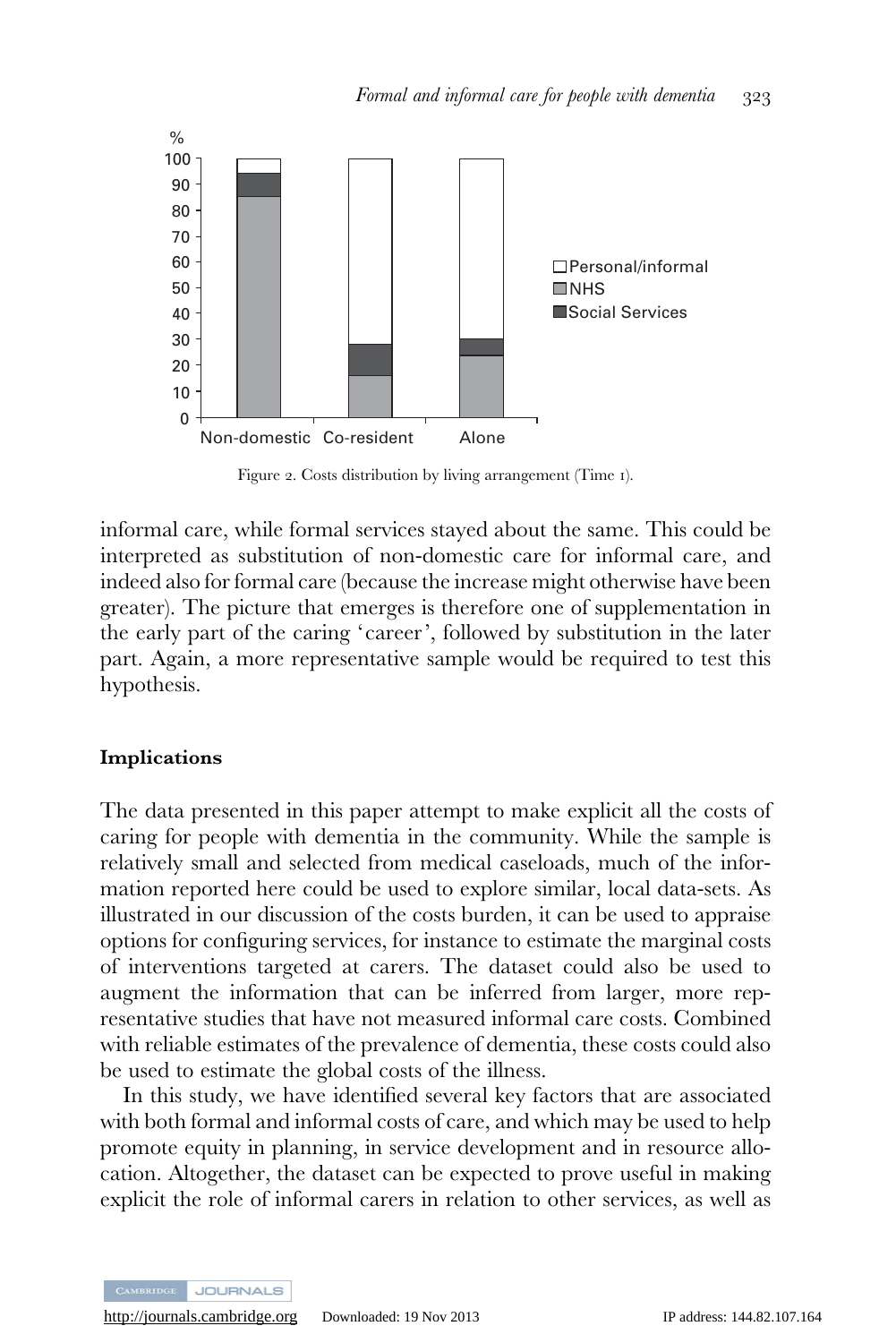indicating ways to improve the situation of growing numbers of carers for people with dementia and the people for whom they care.

# NOTES

- 1 Statistical comparisons were made using analysis of variance to compare multiple means. Where two groups were compared, t-tests (independent or paired, as appropriate) were applied to continuous data. Where it might be argued that the data were non-parametric, such as the GDS and ADL scales, and where the distribution of the costs was highly skewed, Mann–Whitney U tests for independent means or Wilcoxon tests for paired means were applied as well, to confirm or disconfirm any significant results.
- 2 All prices were annuitised over a 60-year period at an eight per cent discount rate. The weekly cost for local authority property includes management and maintenance costs based on the expenditure per dwelling per annum given in Housing Revenue Account Statistics 1998 (Chartered Institute of Public Finance Accountants 1999).
- 3 Drugs were grouped by their treatment of systems or areas of the body (such as cardiovascular or respiratory problems, or musculoskeletal and joint diseases) in line with British National Formulary specifications (BNF; British Medical Association and Royal Pharmaceutical Society of Great Britain 1998). Costs were taken from the BNF and applied according to the dosage received by subjects.
- 4 When applying parametric tests which assume a normal distribution, we give greater credence to the results for variables that are in fact normally distributed and used by most of the sample. Additionally, we confirm our results using non-parametric tests of independent means (Mann–Whitney) or paired means (Wilcoxon) as appropriate.
- 5 The t tests of independent means showed that people in non-domestic care had significantly higher GDS scores than people with co-resident carers (mean 5.10, standard deviation 1.14, as compared to 4.42, standard deviation 1.36,  $p = 0.021$ ; Mann–Whitney p=0.032). Similarly, people with co-resident carers scored higher than people living alone (mean 3.72, standard deviation 1.14,  $p=0.015$ ; M-W  $p = 0.009$ ).

# Disclaimer

This work was undertaken by the authors at the Institute of Psychiatry, King's College, London with funding from the Department of Health. The views expressed in the publication are those of the authors and not necessarily those of the Department of Health.

# References

- Bamford, C., Gregson, B., Farrow, G., Buck, D., Dowswell, T., McNamee, P. and Bond, J. 1998. Mental and physical frailty in older people: the costs and benefits of informal care, Resource Implications Study of Medical Research Council Cognitive Functioning and Ageing Study. Ageing and Society, 18, 317-54.
- Bass, D. M., Noelker, L. S. and Rechlin, L. R. 1996. The moderating influence of service use on negative caregiving consequences. Journals of Gerontology Series  $B - P$ sychological Sciences and Social Sciences,  $51$ , S121-31.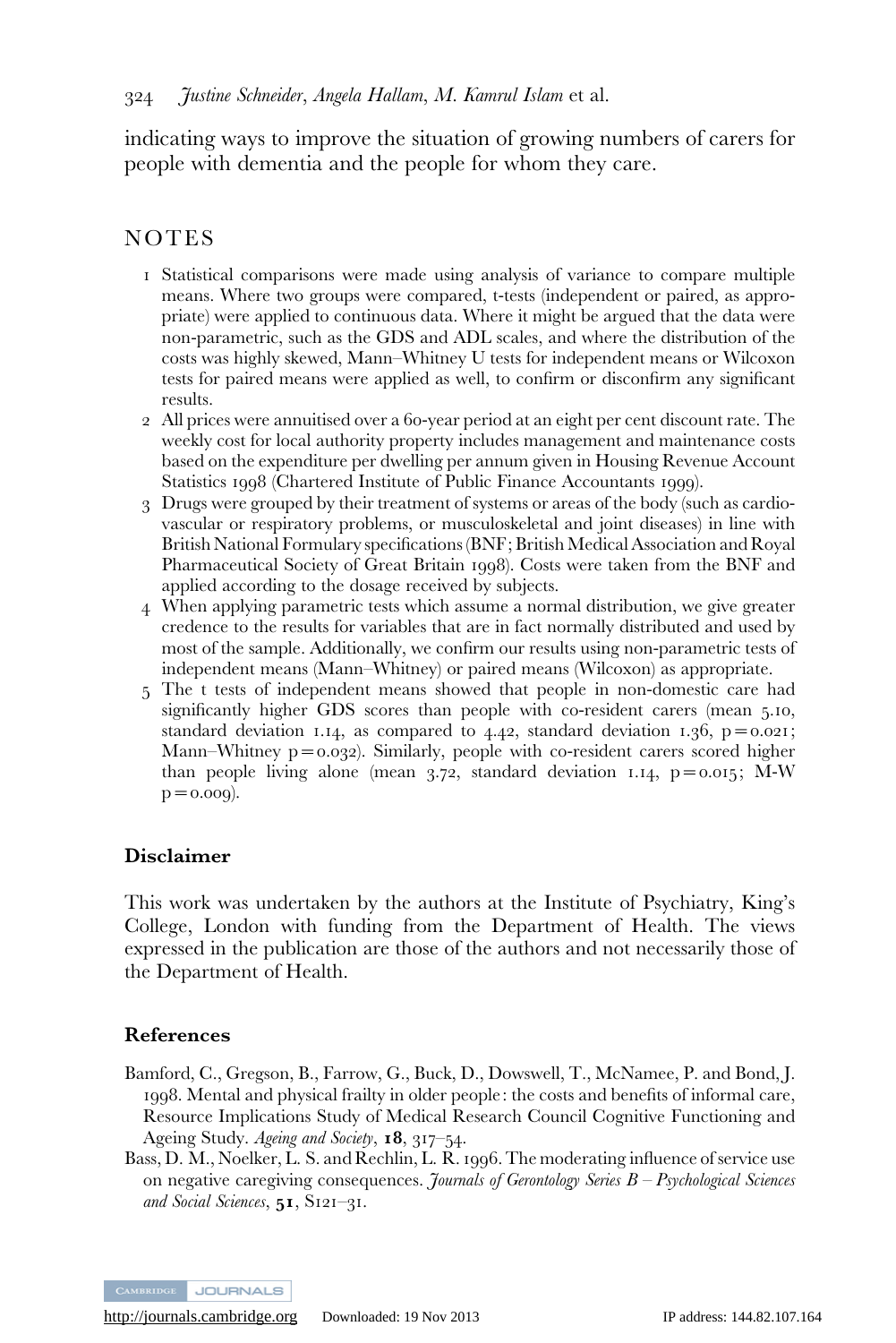- Beecham, J. and Knapp, M. R. J. 1992. Costing psychiatric interventions. In Thornicroft, G. J., Brewin, C. R. and Wing, J. K. (eds), Measuring Mental Health Needs. Gaskell, London, 179–90.
- British Medical Association and Royal Pharmaceutical Society of Great Britain 1998. British National Formulary, Number 35 (March 1998). British Medical Association and Royal Pharmaceutical Society of Great Britain, London.
- Chisholm, D. 2000. 'Mind how you go': issues in the analysis of cost-effectiveness in mental health care. PSSRU and CEMH Mental Health Research Review, 7, 33-8.
- Chartered Institute of Public Financial Accountants 1999. Housing Revenue Account Statistics 1998. CIPFA Statistical Information Service, London.
- Davis, K., Marin, D., Kane, R., Patrick, D., Peskind, E., Raskind, M. and Puder, K. 1997. The Caregiver Activity Survey (CAS): development and validation of a new measure for caregivers of persons with Alzheimer's disease. International Journal of Geriatric Psychiatry, 12, 978–88.
- Department of Health 2000. The NHS Plan: The Government's Response to the Commission on Long-Term Care. Cm 4818-II. Her Majesty's Stationery Office, London.
- Department of Environment Transport and Roads (DETR) 1998. Housing and Construction Statistics 1987–1997. DETR, London.
- Drummond, M. F. and Jefferson, T. O. 1996. Guidelines for authors and peer reviewers of economic submissions to the BMJ. British Medical Journal, 313, 275–83.
- Edelman, P. and Hughes, S. 1990. The impact of community care on provision of informal care to homebound elderly persons. *Journal of Gerontology*, 45, 874–84.
- Government Statistical Service 1998. Housing and Construction Statistics, Great Britain, June Quarter 1998, Part 2. Stationery Office, London.
- Gray, A., Marshall, M., Lockwood, A. and Morris, J. 1997. Problems in constructing economic evaluations alongside clinical trials. British Journal of Psychiatry,  $170, 47-52$ .
- Greene, V. 1983. Substitution between formally and informally provided care for the impaired elderly in the community. *Medical Care*, 21, 600–10.
- Halifax Building Society 1998. Halifax House Price Index, Fourth Quarter, 1998. Halifax plc, Halifax, Yorkshire.
- Hughes, C. P., Berg, L., Danziger, W. L., Coben, L. A. and Martin, R. L. 1982. A new clinical scale for the staging of dementia. British Journal of Psychiatry, 140, 566–72.
- Islam, M. K. 1999. Costing informal care: methods and practice: the case of the south London costs of dementia study. MSc dissertation, Department of Economics and Related Studies, University of York, York.
- Katz, S., Ford, A. B., Moskowitz, R. W., Jackson, B. A. and Jaffe, M. W. 1963. Studies of illness in the aged. The index of ADL: a standardised measure of biological and psychosocial function. Journal of the American Medical Association, 185, 914-19.
- Knapp, M. and Beecham, J. 1995. Reduced-list costings: examination of an informed short cut in mental health research. Health Economics, 2, 313–22.
- Levin, E., Moriarty, J. and Gorbach, P. 1994. Better for the Break. Her Majesty's Stationery Office, London.
- Lyons, K. and Zarit, S. 1999. Formal and informal support: the great divide. International Journal of Geriatric Psychiatry, 14, 183–96.
- Marin, D., Dugue, M., Schmeidler, J., Santoro, J., Neugroschl, J., Zaklad, G., Brickman, A., Schnur, E., Hoblyn, J. and Davis, K. 2000. The Caregiver Activity Survey (CAS): Longitudinal validation of an instrument that measures time spent care-giving for individuals with Alzheimer's disease. International Journal of Geriatric Psychiatry, 15, 680–6.
- McDaid, D. 2001. Estimating the costs of informal care for people with Alzheimer's disease: methodological and practical challenges. *International Journal of Geriatric Psychiatry*,  $16, 400 - 5.$